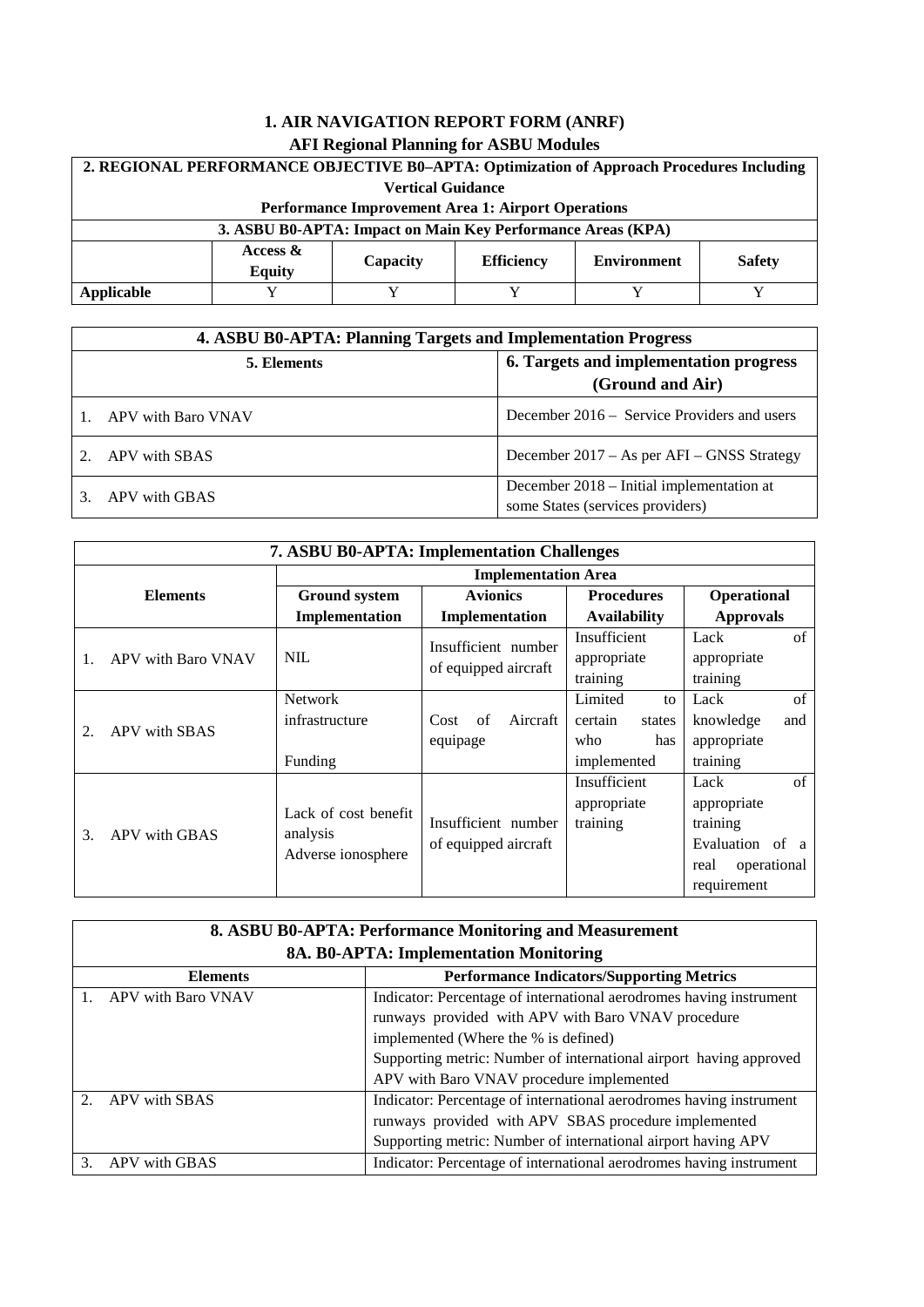| 8. ASBU B0-APTA: Performance Monitoring and Measurement<br>8A. B0-APTA: Implementation Monitoring |  |  |  |
|---------------------------------------------------------------------------------------------------|--|--|--|
| <b>Performance Indicators/Supporting Metrics</b><br><b>Elements</b>                               |  |  |  |
| runways provided with APV GBAS procedure implemented                                              |  |  |  |
| Supporting metric: Number of international airport having APV                                     |  |  |  |
| GBAS procedure implemented.                                                                       |  |  |  |

# **ASBU- APTA: Performance Monitoring and Measurement 8 B. ASBU B0-APTA: Performance Monitoring**

| <b>Key Performance Areas</b>                                  | Metrics (if not indicate qualitative Benefits)           |  |  |  |
|---------------------------------------------------------------|----------------------------------------------------------|--|--|--|
| Access & Equity                                               | Increased aerodrome accessibility                        |  |  |  |
| Capacity                                                      | Increased runway capacity                                |  |  |  |
| Efficiency                                                    | Reduced fuel burn due to lower minima, fewer diversions, |  |  |  |
|                                                               | cancellations, delays                                    |  |  |  |
| Environment                                                   | Reduced emissions due to reduced fuel burn               |  |  |  |
| Safety<br>Increased safety through stabilized approach paths. |                                                          |  |  |  |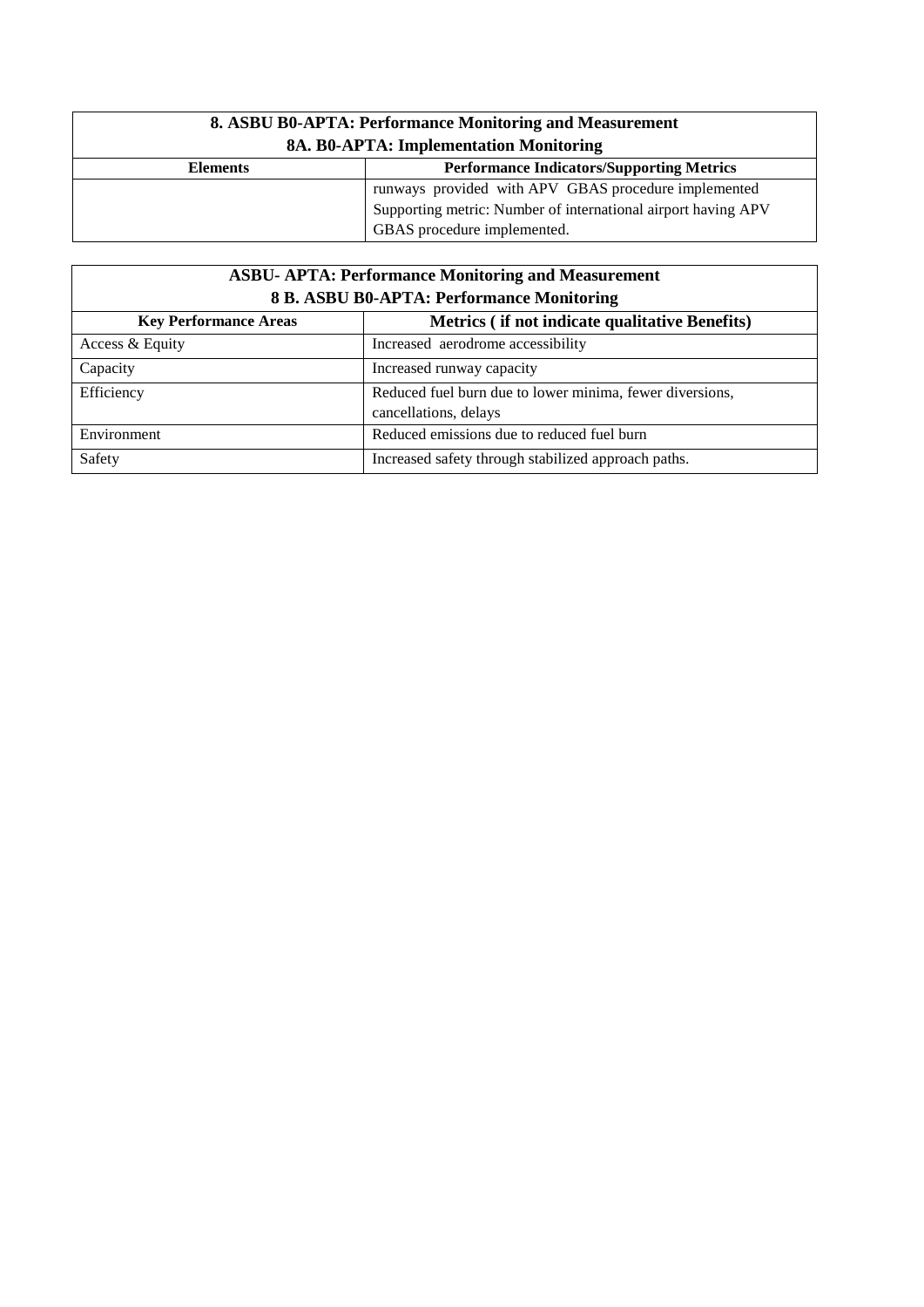# **2. REGIONAL/NATIONAL PERFORMANCE OBJECTIVE –ASBU B0-FRTO:**

**Improved Operations through Enhanced En-Route Trajectories**

**Performance Improvement Area3:** 

### **Optimum Capacity and Flexible Flights – Through Global Collaborative ATM**

| 3. ASBU B0-FRTO: Impact on Main Key Performance Areas (KPA) |                                                                                               |  |  |  |  |
|-------------------------------------------------------------|-----------------------------------------------------------------------------------------------|--|--|--|--|
|                                                             | <b>Safety</b><br><b>Efficiency</b><br>Capacity<br><b>Environment</b><br>Access $\&$<br>Equity |  |  |  |  |
| Applicable                                                  |                                                                                               |  |  |  |  |

| 4. ASBU B0-FRTO: Planning Targets and Implementation Progress |                  |  |  |
|---------------------------------------------------------------|------------------|--|--|
| 6. Targets and implementation progress<br>5. Elements         |                  |  |  |
|                                                               | (Ground and Air) |  |  |
| 1. Airspace planning                                          | Dec. 2017        |  |  |
| 2. Flexible Use of airspace                                   | Dec. 2016        |  |  |
| 3. Flexible Routing                                           | Dec. 2017        |  |  |

| 7. ASBU B0-FRTO: Implementation Challenges         |                                |                                                   |                                                                     |                                                                                  |  |  |
|----------------------------------------------------|--------------------------------|---------------------------------------------------|---------------------------------------------------------------------|----------------------------------------------------------------------------------|--|--|
|                                                    | <b>Implementation Area</b>     |                                                   |                                                                     |                                                                                  |  |  |
| <b>Elements</b>                                    | <b>Ground system</b>           | <b>Avionics</b>                                   | <b>Procedures</b>                                                   | <b>Operational</b><br><b>Approvals</b>                                           |  |  |
|                                                    | Implementation                 | Implementation                                    | <b>Availability</b>                                                 |                                                                                  |  |  |
| Airspace planning                                  | Lack<br>of<br>organized<br>and |                                                   | Lack<br>of<br>qualified                                             | Lack<br>of                                                                       |  |  |
| managed airspace<br>prior to the time<br>of flight |                                | Nil                                               | and<br>personnel<br>technical                                       | knowledge<br>and<br>appropriate<br>training                                      |  |  |
|                                                    | Lack of AIDC<br>WGS-84 Survey  |                                                   | expertise                                                           |                                                                                  |  |  |
| 2. Flexible Use of airspace                        | <b>NIL</b>                     | <b>NIL</b>                                        | Lack<br>of<br>implementation<br>FUA Guidance<br>and<br>coordination | Lack<br>of<br>coordination<br>agreements<br>and<br>lack<br>of<br>in<br>knowledge |  |  |
|                                                    |                                |                                                   | agreements                                                          | field                                                                            |  |  |
| 3. Flexible Routing                                | ADS-C/CPDLC                    | Insufficient<br>of<br>number<br>equipped aircraft | Lack of LOAs<br>and procedures                                      | Poor percentage<br>of<br>fleet<br>approvals                                      |  |  |

| 8. ASBU B0-FRTO: Performance Monitoring and Measurement<br>8A. ASBU B0-FRTO: Implementation Monitoring                      |                                        |  |  |
|-----------------------------------------------------------------------------------------------------------------------------|----------------------------------------|--|--|
| <b>Performance Indicators/Supporting Metrics</b><br><b>Elements</b>                                                         |                                        |  |  |
| 1. Airspace planning                                                                                                        | Not assigned Indicator and metrics.    |  |  |
| Indicator: % of time segregated airspaces are available for civil<br>2. Flexible Use of airspace<br>operations in the State |                                        |  |  |
| Supporting Metric: Reduction of delays in time of civil flights.                                                            |                                        |  |  |
| 3. Flexible Routing                                                                                                         | Indicator: % of PBN routes implemented |  |  |
|                                                                                                                             | Supporting Metric: KG of Fuel savings  |  |  |
| Supporting Metric: Tons of CO2 reduction                                                                                    |                                        |  |  |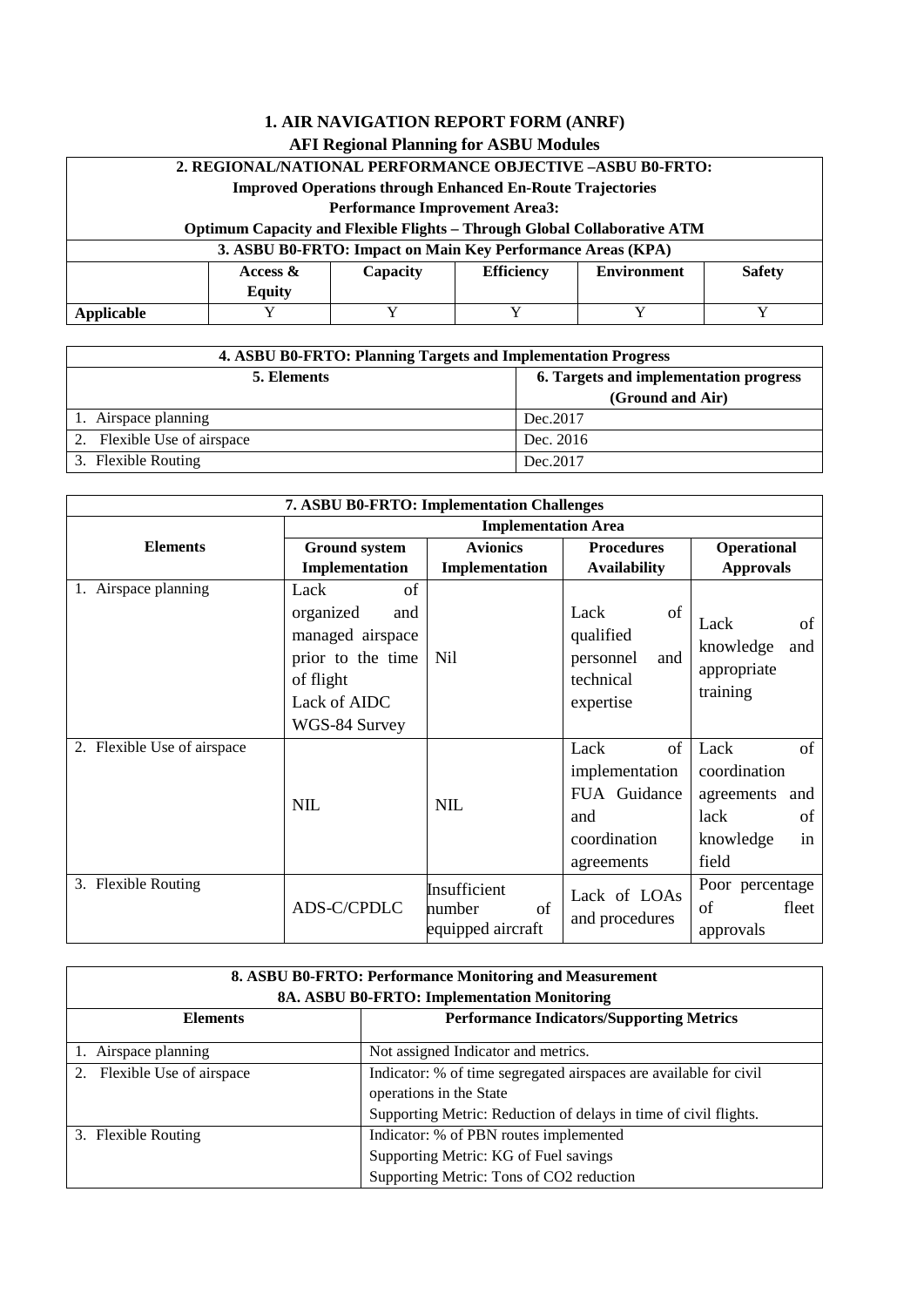| 8. ASBU B0-FRTO: Performance Monitoring and Measurement                        |                                                                           |  |  |  |
|--------------------------------------------------------------------------------|---------------------------------------------------------------------------|--|--|--|
| 8 B. ASBU B0-FRTO: Performance Monitoring                                      |                                                                           |  |  |  |
| Metrics (if not indicate qualitative Benefits)<br><b>Key Performance Areas</b> |                                                                           |  |  |  |
| Access & Equity                                                                | Better access to airspace by a reduction of the permanently segregated    |  |  |  |
|                                                                                | volumes of airspace.                                                      |  |  |  |
| Capacity                                                                       | Flexible routing reduces potential congestion on trunk routes and at      |  |  |  |
|                                                                                | busy crossing points. The flexible use of airspace gives greater          |  |  |  |
|                                                                                | possibilities to separate flights horizontally. PBN helps to reduce route |  |  |  |
|                                                                                | spacing and aircraft separations.                                         |  |  |  |
| Efficiency                                                                     | In particular the module will reduce flight length and related fuel burn  |  |  |  |
|                                                                                | and emissions. The module will reduce the number of flight diversions     |  |  |  |
|                                                                                | and cancellations. It will also better allow avoiding noise sensitive     |  |  |  |
|                                                                                | areas.                                                                    |  |  |  |
| Environment                                                                    | Fuel burn and emissions will be reduced                                   |  |  |  |
| Safety                                                                         | <b>NA</b>                                                                 |  |  |  |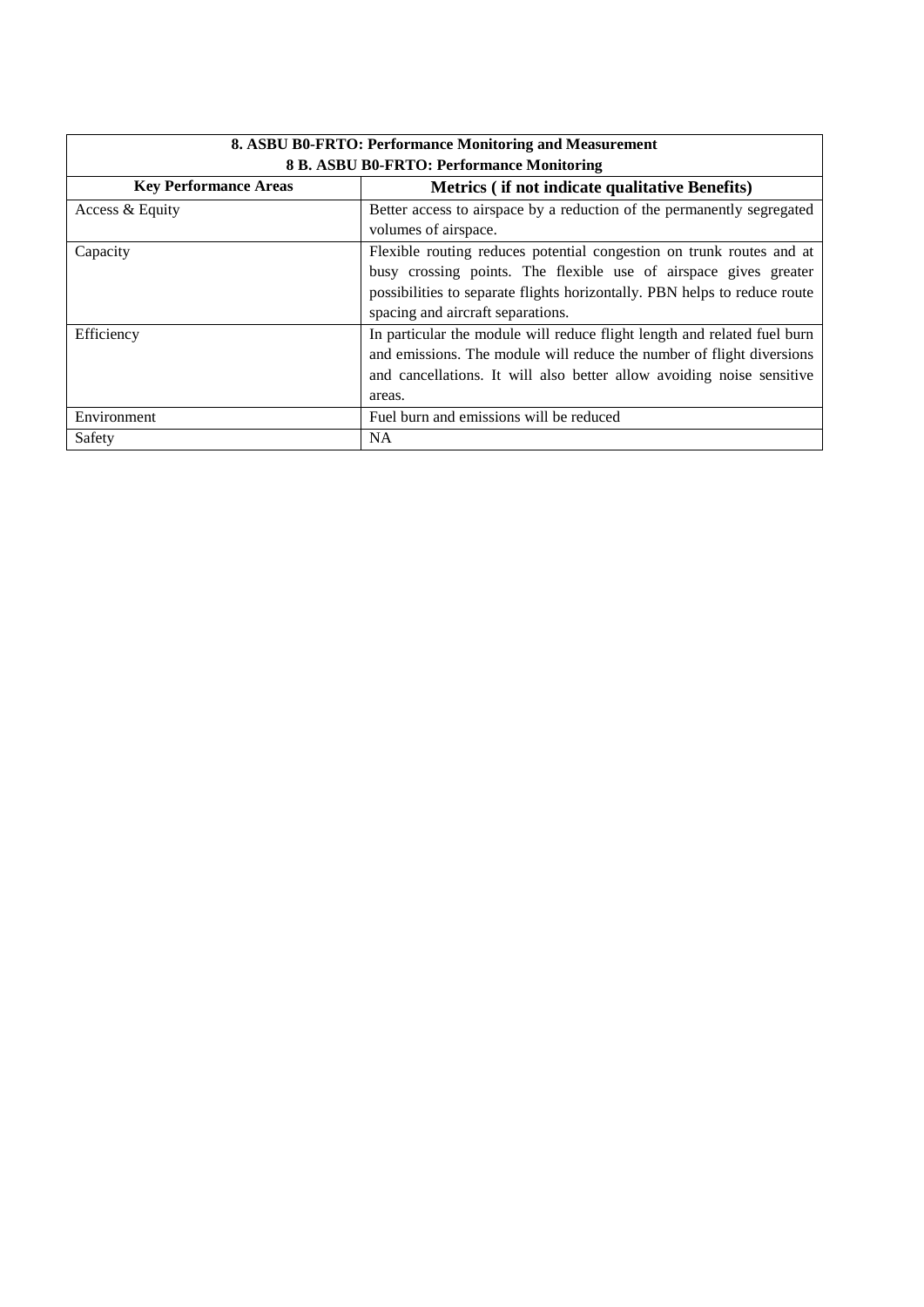### **1. AIR NAVIGATION REPORT FORM (ANRF)**

#### **AFI Regional Planning for ASBU Modules**

## **2. REGIONAL/NATIONAL PERFORMANCE OBJECTIVE – B0-FICE: Increased Interoperability, Efficiency and Capacity through Ground-Ground Integration**

#### **Performance Improvement Area 2:**

## **Globally Interoperable Systems and Data – Through Globally Interoperable System Wide Information Management**

#### **3. ASBU B0-FICE: Impact on Main Key Performance Areas (KPA)**

|            | Access &<br><b>Equity</b> | Capacity | <b>Efficiency</b> | <b>Environment</b> | <b>Safety</b> |
|------------|---------------------------|----------|-------------------|--------------------|---------------|
| Applicable |                           |          |                   |                    |               |

|    | 4. ASBU B0-FICE: Planning Targets and Implementation Progress |                                                            |  |  |
|----|---------------------------------------------------------------|------------------------------------------------------------|--|--|
|    | <b>5. Elements</b>                                            | 6. Targets and implementation progress<br>(Ground and Air) |  |  |
|    | 1. Complete AMHS implementation at States still not           | December 2015                                              |  |  |
|    | counting with this system                                     | Services provider                                          |  |  |
|    | <b>AMHS</b> interconnection                                   | December 2015                                              |  |  |
| 2. |                                                               | Services provider                                          |  |  |
| 3. | Implement AIDC /OLDI at some States automated                 | June $2014$                                                |  |  |
|    | centres                                                       | Services provider                                          |  |  |
| 4. | Implement operational AIDC/OLDI between                       | June 2015                                                  |  |  |
|    | adjacent ACC's                                                | Services provider                                          |  |  |
|    |                                                               | June 2015                                                  |  |  |
| 5. | Implement the AFI Comn regional network                       | Services provider                                          |  |  |

|                            | 7. ASBU B0-FICE: Implementation Challenges                                             |                                                                                          |                 |                     |                    |  |
|----------------------------|----------------------------------------------------------------------------------------|------------------------------------------------------------------------------------------|-----------------|---------------------|--------------------|--|
| <b>Implementation Area</b> |                                                                                        |                                                                                          |                 |                     |                    |  |
|                            | <b>Elements</b>                                                                        | <b>Ground System</b>                                                                     | <b>Avionics</b> | <b>Procedures</b>   | <b>Operational</b> |  |
|                            |                                                                                        | Implementation                                                                           | Implementation  | <b>Availability</b> | <b>Approvals</b>   |  |
| 1.                         | Complete AMHS<br>implementation at<br>States still not<br>counting with this<br>system | <b>NIL</b>                                                                               | <b>NIL</b>      | <b>NIL</b>          | <b>NIL</b>         |  |
| 2.                         | <b>AMHS</b><br>interconnection                                                         | <b>TPDI</b> negotiations<br>between MTAs                                                 | <b>NIL</b>      | <b>NIL</b>          | <b>NIL</b>         |  |
| 3.                         | Implement AIDC<br>/OLDI at some States<br>automated centres                            | <b>NIL</b>                                                                               | <b>NIL</b>      | <b>NIL</b>          | <b>NIL</b>         |  |
| 4.                         | Implement operational<br>AIDC/OLDI between<br>adjacent ACC's                           | Compatibility<br>between AIDC or<br><b>OLDI</b> systems<br>from various<br>manufacturers | <b>NIL</b>      | <b>NIL</b>          | <b>NIL</b>         |  |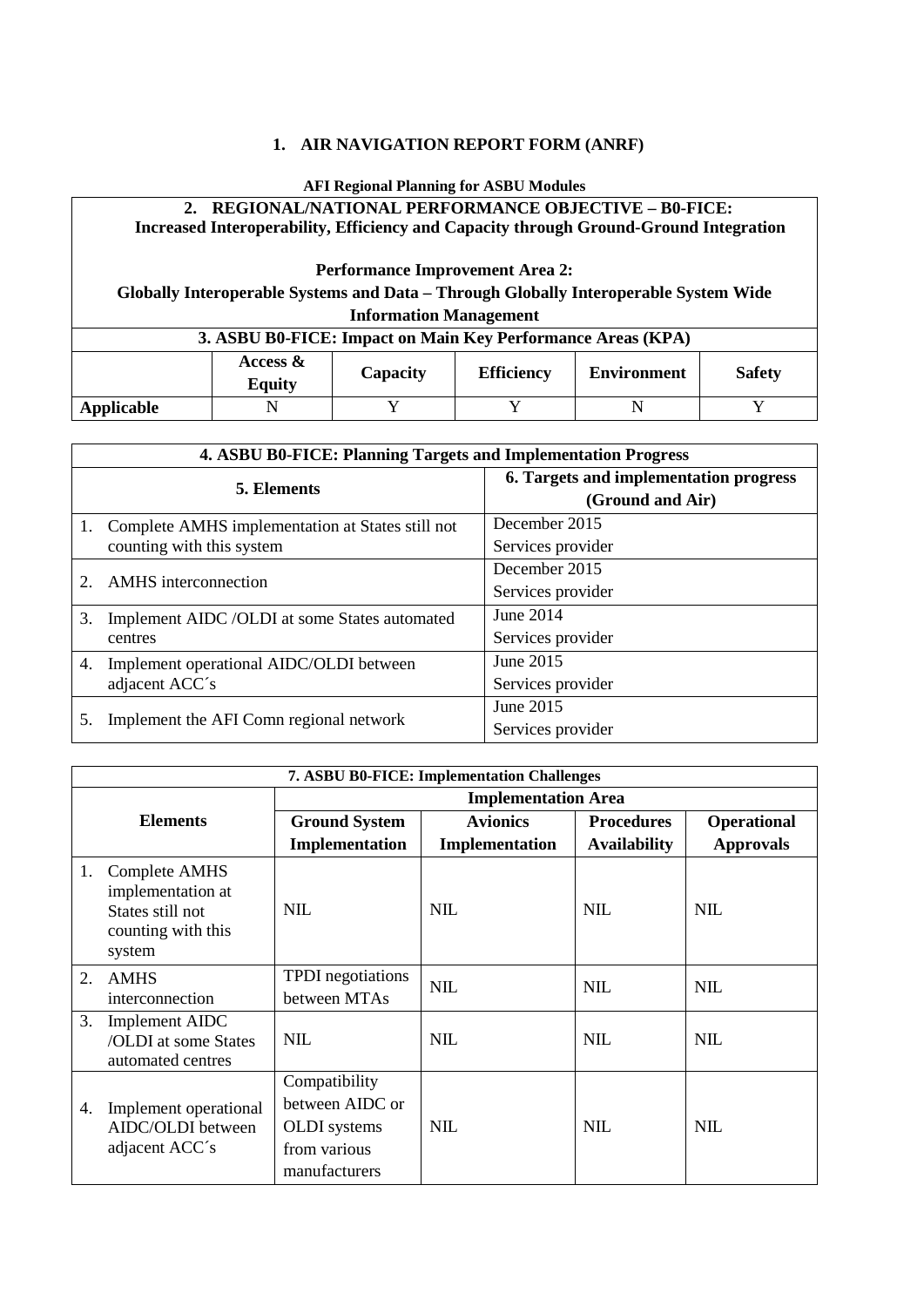|                 | 7. ASBU B0-FICE: Implementation Challenges |                            |                 |                     |                    |  |
|-----------------|--------------------------------------------|----------------------------|-----------------|---------------------|--------------------|--|
| <b>Elements</b> |                                            | <b>Implementation Area</b> |                 |                     |                    |  |
|                 |                                            | <b>Ground System</b>       | <b>Avionics</b> | <b>Procedures</b>   | <b>Operational</b> |  |
|                 |                                            | Implementation             | Implementation  | <b>Availability</b> | <b>Approvals</b>   |  |
|                 | Implement the AFI<br>regional com network  | <b>NIL</b>                 | <b>NIL</b>      | <b>NIL</b>          | <b>NIL</b>         |  |

|    | 8. ASBU B0-FICE: Performance Monitoring and Measurement                             |                                                                                                                                                             |  |  |
|----|-------------------------------------------------------------------------------------|-------------------------------------------------------------------------------------------------------------------------------------------------------------|--|--|
|    | 8A. ASBU B0-FICE: Implementation                                                    |                                                                                                                                                             |  |  |
|    | <b>Elements</b>                                                                     | <b>Performance Indicators/Supporting Metrics</b>                                                                                                            |  |  |
|    | 1. Complete AMHS implementation at<br>States still not counting with this<br>system | Indicator: Percentage of States with AMHS implemented<br>Supporting metric: Number of AMHS installed                                                        |  |  |
| 2. | <b>AMHS</b> interconnection                                                         | Indicator: Percentage of States with AMHS interconnected<br>with other AMHS<br>Supporting metric: Number of AMHS interconnections<br>implemented            |  |  |
| 3. | Implement AIDC /OLDI at some<br><b>States automated centres</b>                     | Indicator: Percentage of ATS units with AIDC or OLDI<br>Supporting metric: Number of AIDC or OLDI systems installed                                         |  |  |
| 4. | Implement operational AIDC/OLDI<br>between adjacent ACC's                           | Indicator: Percentage of ACCs with AIDC or OLDI systems<br>interconnection implemented<br>Supporting metric: Number of AIDC interconnections<br>implemented |  |  |
| 5. | Implement AFI regional comm<br>network                                              | Indicator:<br>Percentage of phases completed for<br>the<br>implementation of the AFI digital network<br>Supporting metric: Number of phases implemented     |  |  |

| 8A. ASBU B0-FICE: Performance Monitoring and Measurement |                                                                |  |  |
|----------------------------------------------------------|----------------------------------------------------------------|--|--|
|                                                          | 8 B. ASBU B0-FICE: Performance Monitoring                      |  |  |
| <b>Key Performance Areas</b>                             | Metrics (if not indicate qualitative Benefits)                 |  |  |
| Access & Equity                                          | <b>NIL</b>                                                     |  |  |
|                                                          | Reduced controller workload and increased data integrity       |  |  |
| Capacity                                                 | supporting reduced separations translating directly to cross   |  |  |
|                                                          | sector or boundary capacity flow increases                     |  |  |
|                                                          | The reduced separation can also be used to more frequently     |  |  |
| Efficiency                                               | offer aircraft flight levels closer to the optimum; in certain |  |  |
|                                                          | cases, this also translates into reduced en-route holding      |  |  |
| Environment<br><b>NIL</b>                                |                                                                |  |  |
| Safety                                                   | Better knowledge of more accurate flight plan information      |  |  |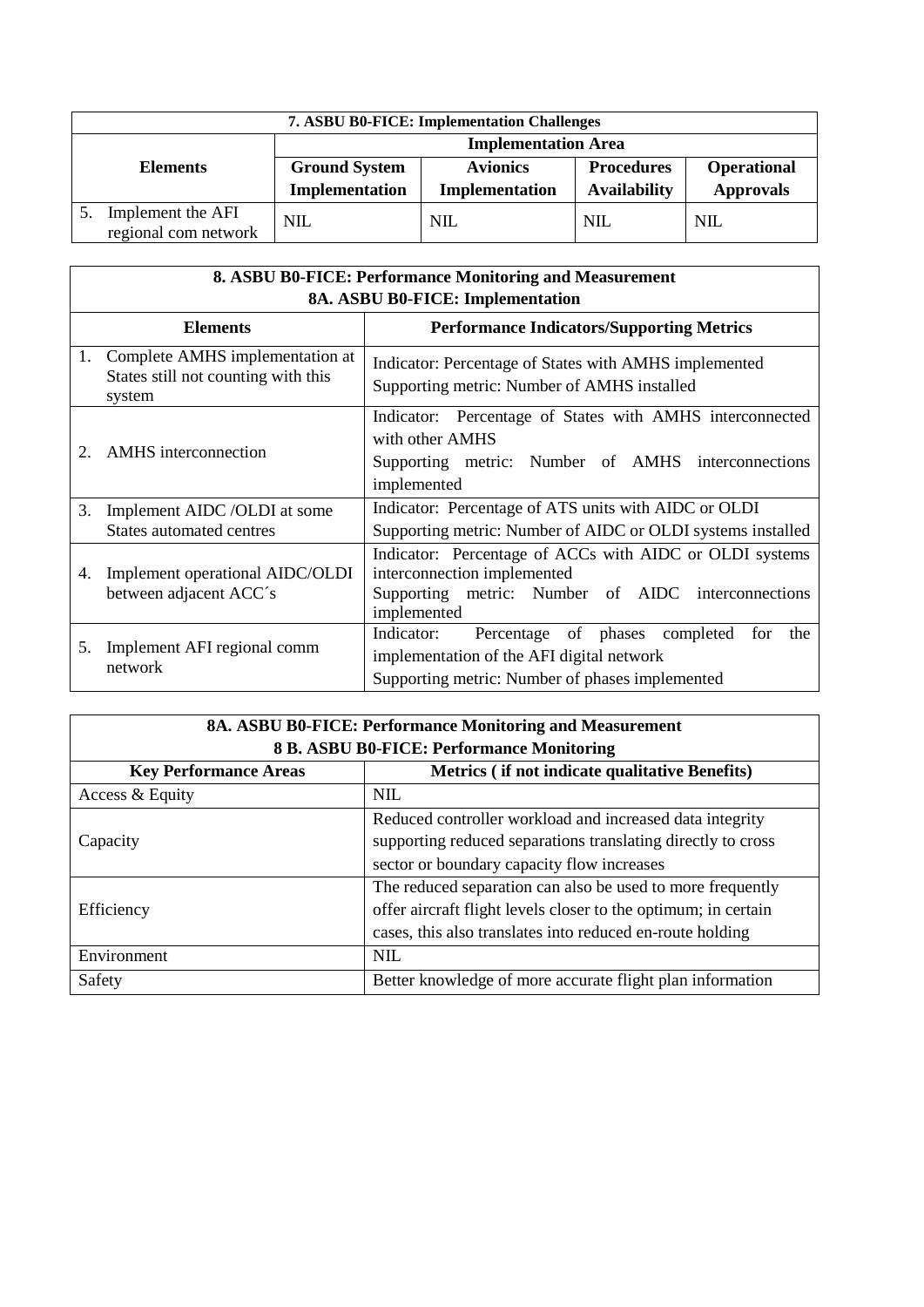#### **2. REGIONAL PERFORMANCE OBJECTIVE – B0-CCO:**

**Improved Flexibility and Efficiency Departure Profiles - Continuous Climb Operations (CCO)**

# **Performance Improvement Area 4: Efficient Flight Path – Through Trajectory-based Operations**

| 3. ASBU B0-CCO: Improved Flexibility and Efficiency in Departure Profiles (CCO) |                                                                                               |  |  |  |  |
|---------------------------------------------------------------------------------|-----------------------------------------------------------------------------------------------|--|--|--|--|
|                                                                                 | Access $\&$<br><b>Efficiency</b><br><b>Safety</b><br><b>Environment</b><br>Capacity<br>Equity |  |  |  |  |
| Applicable                                                                      |                                                                                               |  |  |  |  |

| 4. ASBU B0-CCO: Planning Targets and Implementation Progress |                                                            |  |  |
|--------------------------------------------------------------|------------------------------------------------------------|--|--|
| 5. Elements                                                  | 6. Targets and implementation progress<br>(Ground and Air) |  |  |
| CCO implementation                                           | Dec.2017                                                   |  |  |
| PBN SIDs implementation                                      | Dec. 2017                                                  |  |  |

| <b>7. ASBU B0-CCO: Implementation Challenges</b> |                                        |                                   |                                                                       |                                                         |
|--------------------------------------------------|----------------------------------------|-----------------------------------|-----------------------------------------------------------------------|---------------------------------------------------------|
|                                                  |                                        |                                   | <b>Implementation Area</b>                                            |                                                         |
| <b>Elements</b>                                  | <b>Ground System</b><br>Implementation | <b>Avionics</b><br>Implementation | <b>Procedures</b><br><b>Availability</b>                              | <b>Operational</b><br><b>Approvals</b>                  |
| CCO implementation<br>1.                         | Ni1                                    | N <sub>i</sub>                    | Coordination<br>procedures<br><b>ATSUs</b><br>between<br>and Training | In<br>accordance<br>application<br>with<br>requirements |
| 2.<br><b>PBN SIDs</b><br>implementation          | Airspace Design                        | N <sub>i</sub>                    | Coordination<br>procedures<br><b>ATSUs</b><br>between<br>and Training | of<br>Approvals<br>procedures                           |

|  | 8. ASBU B0-CCO: Performance Monitoring and Measurement              |                                                                         |  |  |  |
|--|---------------------------------------------------------------------|-------------------------------------------------------------------------|--|--|--|
|  |                                                                     | 8A. ASBU B0-CCO: Implementation Monitoring                              |  |  |  |
|  | <b>Performance Indicators/Supporting Metrics</b><br><b>Elements</b> |                                                                         |  |  |  |
|  |                                                                     | Indicator: Percentage of international aerodromes<br><b>CCO</b><br>with |  |  |  |
|  | CCO implementation                                                  | implemented                                                             |  |  |  |
|  |                                                                     | Supporting metric: Number of international airport with CCO             |  |  |  |
|  |                                                                     | implemented                                                             |  |  |  |
|  | PBN SIDs implementation                                             | Indicator: Percentage of international aerodromes with PBN SIDs         |  |  |  |
|  |                                                                     | implemented                                                             |  |  |  |
|  |                                                                     | Supporting metric: Number of international airport with PBN SIDs        |  |  |  |
|  |                                                                     | implemented                                                             |  |  |  |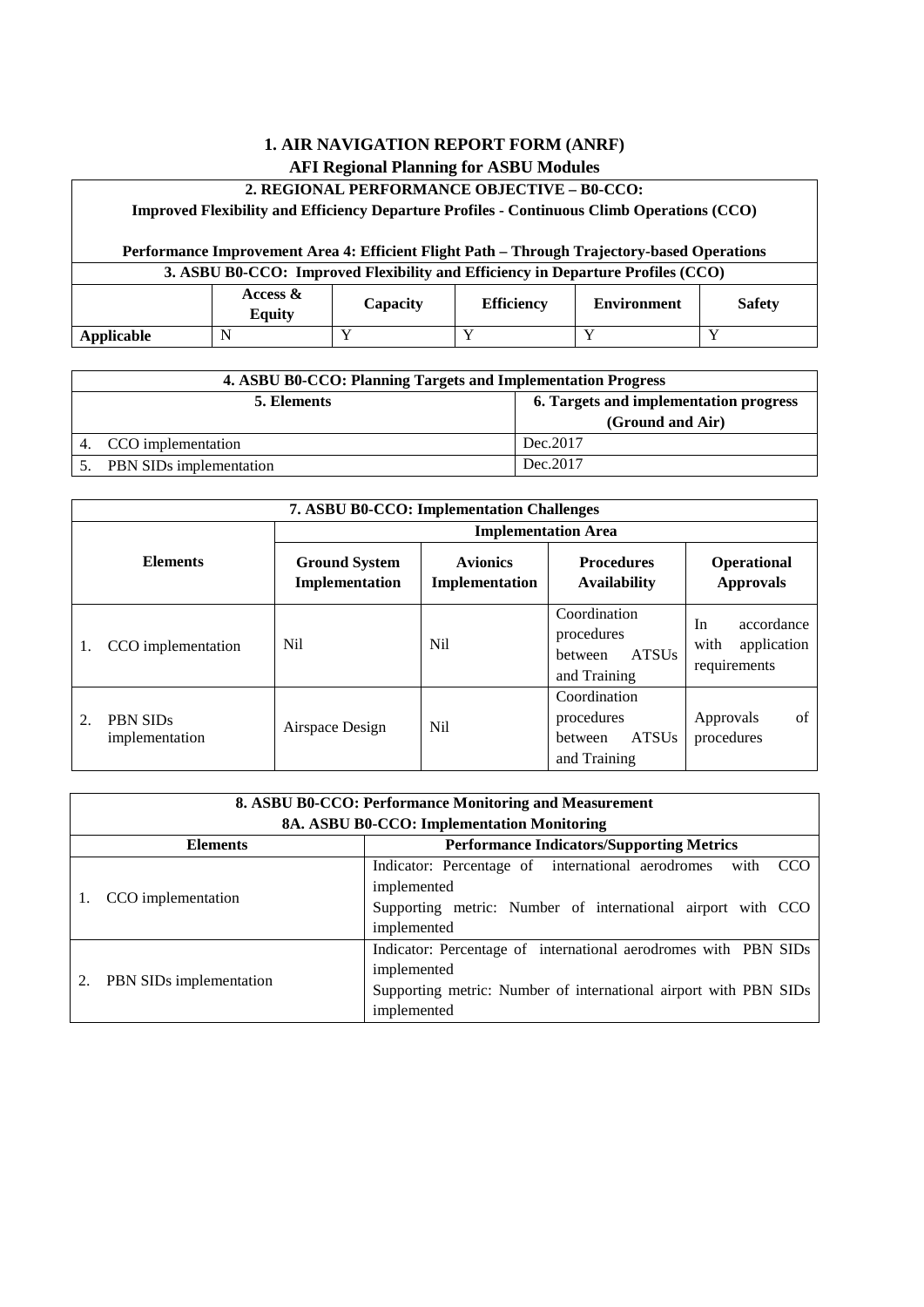| 8. ASBU B0-20/CCO: Performance Monitoring and Measurement                      |                                                                         |  |  |  |
|--------------------------------------------------------------------------------|-------------------------------------------------------------------------|--|--|--|
|                                                                                | 8 B. ASBU B0-CCO: Performance Monitoring                                |  |  |  |
| Metrics (if not indicate qualitative Benefits)<br><b>Key Performance Areas</b> |                                                                         |  |  |  |
| Access & Equity                                                                | N/A                                                                     |  |  |  |
| <b>Increased Terminal Airspace Capacity</b><br>Capacity                        |                                                                         |  |  |  |
|                                                                                | Cost savings through reduced fuel burn and efficient aircraft operating |  |  |  |
| Efficiency                                                                     | profiles. Reduction in the number of required radio transmissions       |  |  |  |
|                                                                                | Authorization of operations where noise limitations would otherwise     |  |  |  |
| Environment                                                                    | result in operations being curtailed or restricted.                     |  |  |  |
|                                                                                | Environmental benefits through reduced emissions                        |  |  |  |
| Safety                                                                         | More consistent flight paths. Reduction in the number of required       |  |  |  |
|                                                                                | radio transmissions. Lower pilot and air traffic control workload       |  |  |  |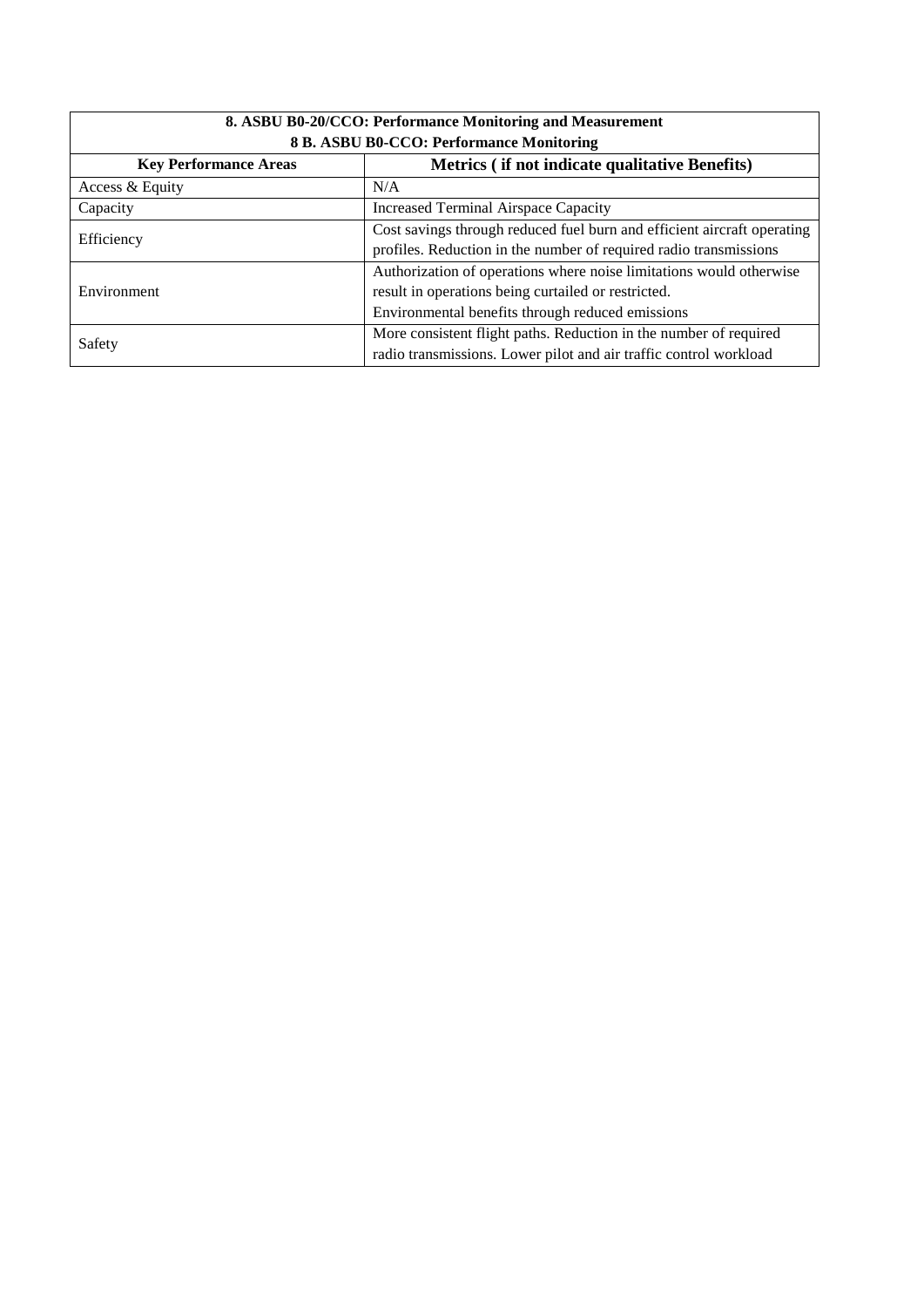| <b>1. AIR NAVIGATION REPORT FORM (ANRF)</b>                                                          |                                                                    |                                                                      |   |         |   |
|------------------------------------------------------------------------------------------------------|--------------------------------------------------------------------|----------------------------------------------------------------------|---|---------|---|
| <b>AFI Regional Planning for ASBU Modules</b>                                                        |                                                                    |                                                                      |   |         |   |
|                                                                                                      | 2. REGIONAL/NATIONAL PERFORMANCE OBJECTIVE - B0-CD0:               |                                                                      |   |         |   |
|                                                                                                      |                                                                    | <b>Improved Flexibility and Efficiency in Descent Profiles (CDO)</b> |   |         |   |
|                                                                                                      |                                                                    |                                                                      |   |         |   |
|                                                                                                      |                                                                    | <b>Performance Improvement Area 4:</b>                               |   |         |   |
|                                                                                                      | <b>Efficient Flight Path - Through Trajectory-based Operations</b> |                                                                      |   |         |   |
|                                                                                                      |                                                                    | 3. ASBU B0-CDO: Impact on Main Key Performance Areas (KPA)           |   |         |   |
| Access $\&$<br><b>Environment</b><br><b>Safety</b><br>Capacity<br><b>Efficiency</b><br><b>Equity</b> |                                                                    |                                                                      |   |         |   |
| <b>Applicable</b>                                                                                    | N                                                                  | Y                                                                    | Y | $\bf v$ | Y |

|                                                       | 4. ASBU B0-CDO: Planning Targets and Implementation Progress |                  |  |  |
|-------------------------------------------------------|--------------------------------------------------------------|------------------|--|--|
| 6. Targets and implementation progress<br>5. Elements |                                                              |                  |  |  |
|                                                       |                                                              | (Ground and Air) |  |  |
|                                                       | CDO implementation                                           | Dec. 2017        |  |  |
|                                                       | <b>PBN STARs</b>                                             | Dec. 2017        |  |  |

| <b>7. ASBU B0-CDO: Implementation Challenges</b> |                                                                                                      |                 |                                                                       |                                         |
|--------------------------------------------------|------------------------------------------------------------------------------------------------------|-----------------|-----------------------------------------------------------------------|-----------------------------------------|
|                                                  | <b>Implementation Area</b>                                                                           |                 |                                                                       |                                         |
| <b>Elements</b>                                  | <b>Ground System</b>                                                                                 | <b>Avionics</b> | <b>Procedures</b>                                                     | Operational                             |
|                                                  | Implementation                                                                                       | Implementation  | <b>Availability</b>                                                   | <b>Approvals</b>                        |
| CDO implementation<br>1.                         | The<br>ground<br>trajectory<br>calculation function<br>need to<br>will<br><sub>be</sub><br>upgraded. | Nil.            | Coordination<br>procedures<br>ATSUs<br>between<br>and Training        | accordance<br>In<br>with<br>application |
| <b>PBN STARs</b><br>$\mathfrak{D}$               | Airspace Design                                                                                      | N <sub>il</sub> | Coordination<br>procedures<br><b>ATSUs</b><br>between<br>and Training | requirements                            |

| 8. ASBU B0-CDO: Performance Monitoring and Measurement<br>8A. ASBU B0-CDO: Implementation Monitoring) |                                                                 |  |
|-------------------------------------------------------------------------------------------------------|-----------------------------------------------------------------|--|
| <b>Performance Indicators/Supporting Metrics</b><br><b>Elements</b>                                   |                                                                 |  |
|                                                                                                       | Indicator: % of International Aerodromes/TMA with<br>-CDO       |  |
| CDO implementation                                                                                    | implemented                                                     |  |
|                                                                                                       | Supporting Metric: Number of International Aerodromes/TMAs with |  |
|                                                                                                       | CDO implemented                                                 |  |
| <b>PBN STARs</b>                                                                                      | Indicator: % of International Aerodromes/TMA with PBN STAR      |  |
|                                                                                                       | implemented                                                     |  |
|                                                                                                       | Supporting Metric: Number of International Aerodromes/TMAs with |  |
|                                                                                                       | PBN STAR implemented                                            |  |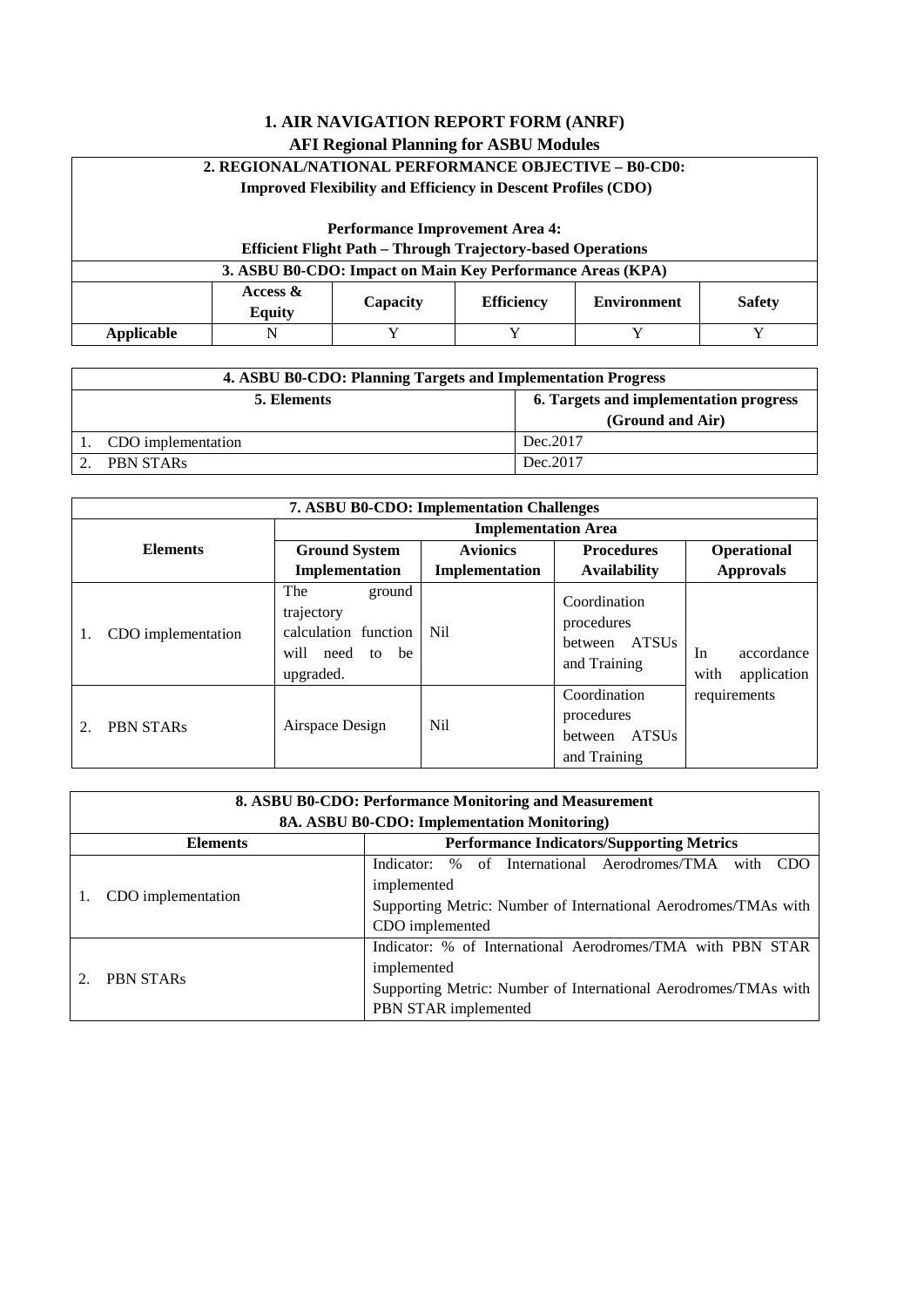| 8. ASBU B0-CDO: Performance Monitoring and Measurement                         |                                                                                                                                    |  |
|--------------------------------------------------------------------------------|------------------------------------------------------------------------------------------------------------------------------------|--|
| 8 B. ASBU B0-CDO: Performance Monitoring                                       |                                                                                                                                    |  |
| Metrics (if not indicate qualitative Benefits)<br><b>Key Performance Areas</b> |                                                                                                                                    |  |
| Access & Equity                                                                | NA.                                                                                                                                |  |
| Capacity                                                                       | Increased Terminal Airspace Capacity                                                                                               |  |
| Efficiency                                                                     | Cost savings through reduced fuel burn. Reduction in the number of<br>required radio transmissions                                 |  |
| Environment                                                                    | Reduced emissions as a result of reduced fuel burn                                                                                 |  |
| Safety                                                                         | More consistent flight paths and stabilized approach paths. Reduction<br>in the incidence of controlled flight into terrain (CFIT) |  |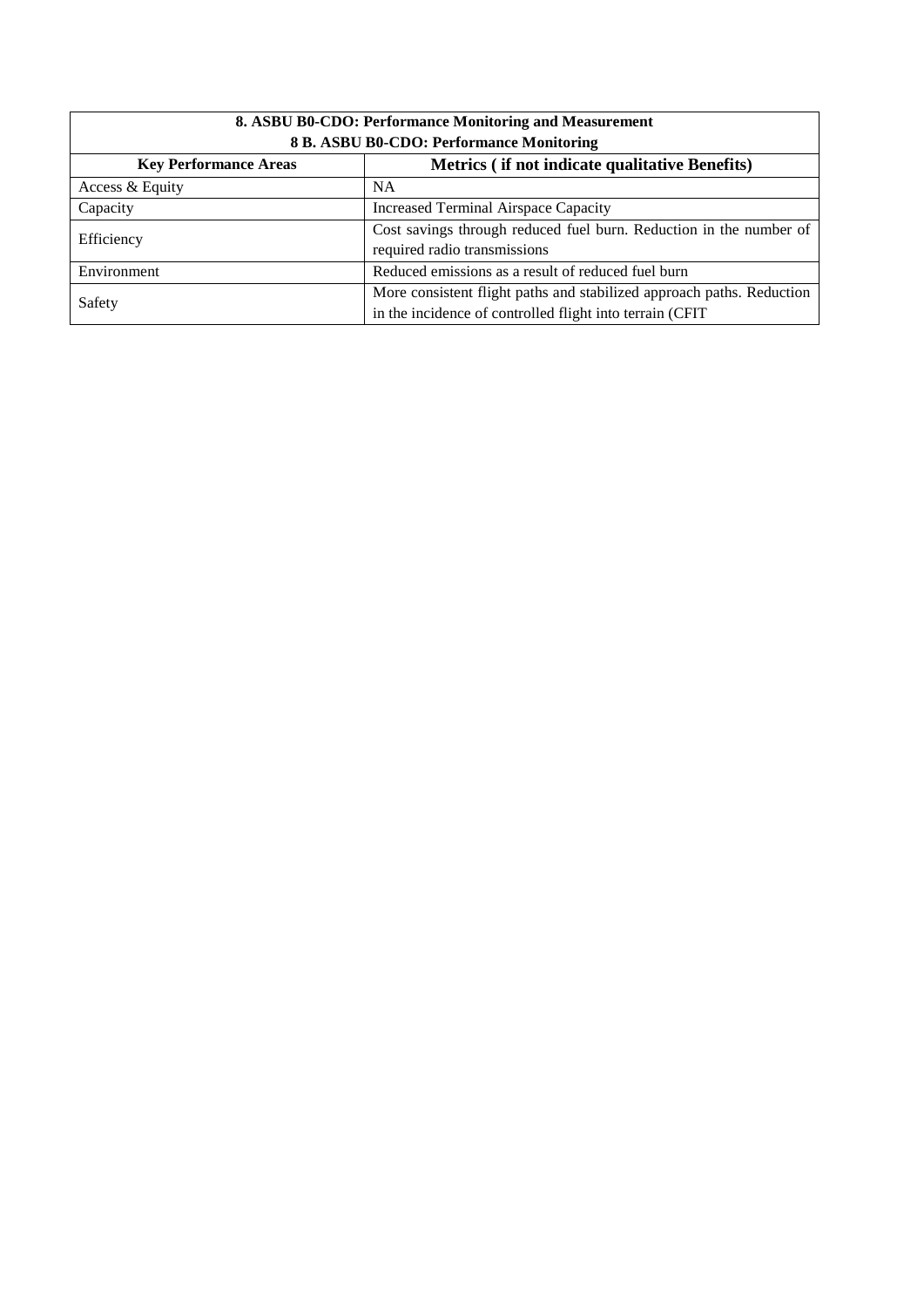# **2. REGIONAL/NATIONAL PERFORMANCE OBJECTIVE –B0-OPFL:**

**Improved Access to Optimum Flight Levels through Climb/Descent Procedures using ADS B**

# **Performance Improvement Area 3:Optimum Capacity and Flexible Flights**

|            |                           | 3. ASBU B0-OPFL: Impact on Main Key Performance Areas (KPA) |                   |                    |               |
|------------|---------------------------|-------------------------------------------------------------|-------------------|--------------------|---------------|
|            | Access &<br><b>Equity</b> | Capacity                                                    | <b>Efficiency</b> | <b>Environment</b> | <b>Safety</b> |
| Applicable | N                         |                                                             |                   |                    |               |

| 4. ASBU B0-OPFL: Planning Targets and Implementation Progress             |          |  |
|---------------------------------------------------------------------------|----------|--|
| 6. Targets and implementation progress<br>5. Elements<br>(Ground and Air) |          |  |
| ADS-B equipped aircraft                                                   | Dec 2018 |  |
|                                                                           |          |  |

| <b>7. ASBU B0-OPFL: Implementation Challenges</b> |                                        |                                    |                                          |                                 |
|---------------------------------------------------|----------------------------------------|------------------------------------|------------------------------------------|---------------------------------|
| <b>Elements</b>                                   | <b>Implementation Area</b>             |                                    |                                          |                                 |
|                                                   | <b>Ground System</b><br>Implementation | <b>Avionics</b><br>Implementation  | <b>Procedures</b><br><b>Availability</b> | Operational<br><b>Approvals</b> |
| ADS-B equipped<br>aircratfs                       | <b>NIL</b>                             | Lack of ADS-B<br>equipped aircraft | Update of<br>procedures                  | Lack of training                |
| 2.                                                |                                        |                                    |                                          |                                 |

| 8. ASBU B0-OPFL: Performance Monitoring and Measurement |                                                  |  |
|---------------------------------------------------------|--------------------------------------------------|--|
| 8A. ASBU B0-OPFL: Implementation Monitoring             |                                                  |  |
| <b>Elements</b>                                         | <b>Performance Indicators/Supporting Metrics</b> |  |
| <b>ITP</b> Implementation                               | Percentage of States with ITP implemented        |  |
|                                                         |                                                  |  |
|                                                         |                                                  |  |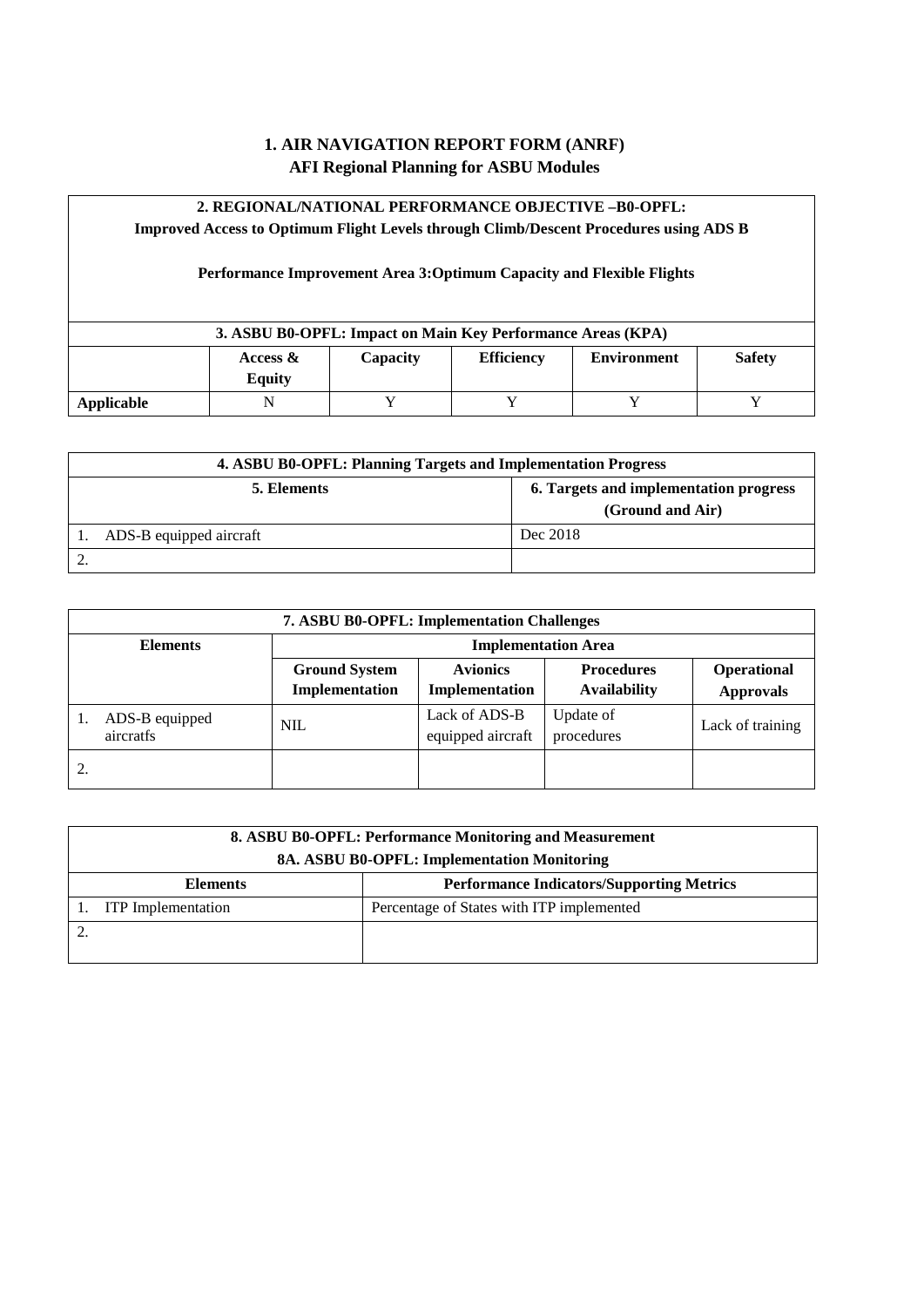| 8. ASBU B0-OPFL: Performance Monitoring and Measurement<br>8 B. ASBU B0-OPFL: Performance Monitoring |                                                                      |  |
|------------------------------------------------------------------------------------------------------|----------------------------------------------------------------------|--|
| Metrics (if not indicate qualitative Benefits)<br><b>Key Performance Areas</b>                       |                                                                      |  |
| Access & Equity                                                                                      | <b>NA</b>                                                            |  |
| Capacity                                                                                             | Improvement in capacity on a given air route.                        |  |
| Efficiency                                                                                           | Increased efficiency on oceanic and potentially continental en-route |  |
| Environment                                                                                          | Reduced emissions                                                    |  |
| Safety                                                                                               | A reduction of possible injuries for cabin crew and passengers       |  |

— — — — — — — — —

| 2. REGIONAL/NATIONAL PERFORMANCE OBJECTIVE - B0-SURF<br>Safety and Efficiency of Surface Operations (A-SMGCS Level 1-2) |                                        |  |  |  |  |
|-------------------------------------------------------------------------------------------------------------------------|----------------------------------------|--|--|--|--|
|                                                                                                                         | <b>Performance Improvement Area 1:</b> |  |  |  |  |
|                                                                                                                         | <b>Airport operation</b>               |  |  |  |  |
| 3. ASBU B0-SURF: Impact on Main Key Performance Areas (KPA)                                                             |                                        |  |  |  |  |
| <b>Safety</b><br><b>Efficiency</b><br>Access $\&$<br><b>Environment</b><br>Capacity                                     |                                        |  |  |  |  |
|                                                                                                                         | <b>Equity</b>                          |  |  |  |  |
| Applicable                                                                                                              |                                        |  |  |  |  |

| 4. B0-SURF: Planning Targets and Implementation Progress |                                           |  |  |
|----------------------------------------------------------|-------------------------------------------|--|--|
| 5. Elements                                              | 6. Targets and implementation progress    |  |  |
|                                                          | (Ground and Air)                          |  |  |
| 1. Surveillance system for ground surface movement (PSR, | Dec. 2017 Service provider                |  |  |
| SSR, ADS B or Multilateration)                           |                                           |  |  |
| 2. Surveillance system on board (SSR transponder, ADS B) | Dec. 2017 Service Provider                |  |  |
| capacity)                                                |                                           |  |  |
| 3. Surveillance system for vehicle                       | Dec. 2017 Service Provider                |  |  |
|                                                          |                                           |  |  |
| 4. Visual aids for navigation                            | December 2015 Service Provider            |  |  |
|                                                          |                                           |  |  |
| 5. Wild life strike hazard reduction                     | December 2015 Aerodrome operator/wildlife |  |  |
|                                                          | committee                                 |  |  |
| 6. Display and processing information                    | Dec. 2017 Service Provider                |  |  |
|                                                          |                                           |  |  |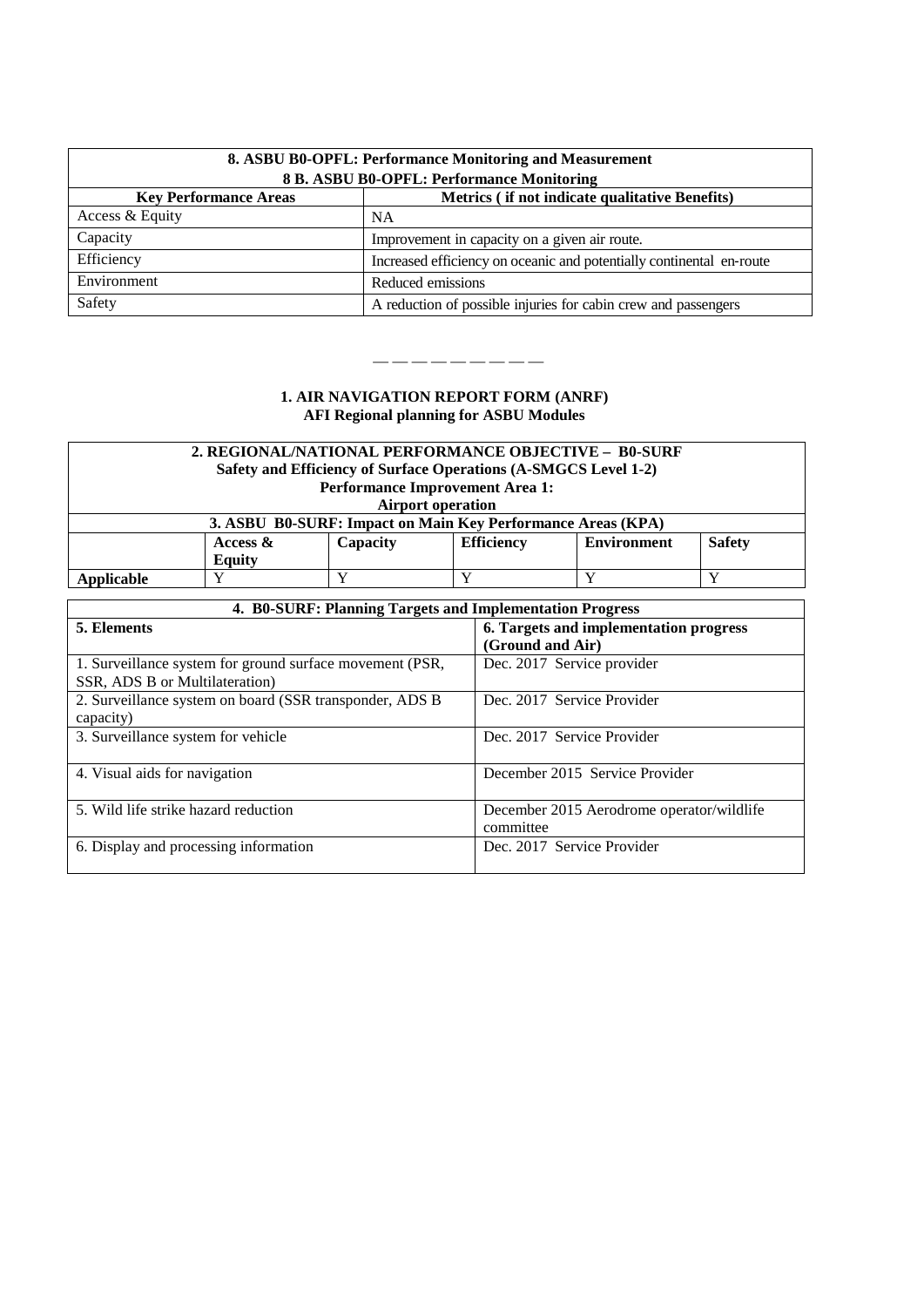| 7. ASBU B0-SURF: Implementation Challenges |                                                                                                                        |                                     |                     |                                                                                                                        |
|--------------------------------------------|------------------------------------------------------------------------------------------------------------------------|-------------------------------------|---------------------|------------------------------------------------------------------------------------------------------------------------|
| <b>Elements</b>                            | <b>Implementation Area</b>                                                                                             |                                     |                     |                                                                                                                        |
|                                            | <b>Ground System</b>                                                                                                   | <b>Avionics</b>                     | <b>Procedures</b>   | <b>Operational Approvals</b>                                                                                           |
|                                            | <b>Implementation</b>                                                                                                  | <b>Implementatio</b> Availability   |                     |                                                                                                                        |
|                                            |                                                                                                                        | n                                   |                     |                                                                                                                        |
| 1. Surveillance system for                 | Lack<br>$% \left( \left( \mathcal{A},\mathcal{A}\right) \right) =\left( \mathcal{A},\mathcal{A}\right)$ of<br>adequate | NIL                                 | Lack<br>of          | Lack of inspector for                                                                                                  |
| ground surface movement                    | financial resources                                                                                                    |                                     | procedures<br>and   | approvals operations                                                                                                   |
| (PSR, SSR, ADS B or                        |                                                                                                                        |                                     | training            |                                                                                                                        |
| Multilateration)                           |                                                                                                                        |                                     |                     |                                                                                                                        |
| 2. Surveillance system on                  | <b>NIL</b>                                                                                                             | Lack<br>of                          | Lack<br>of          | guidance<br>Lack<br>$% \left( \left( \mathcal{A},\mathcal{A}\right) \right) =\left( \mathcal{A},\mathcal{A}\right)$ of |
| board (SSR transponder,                    |                                                                                                                        | surveillance                        | procedures<br>and   | materials for inspectors                                                                                               |
| ADS B capacity)                            |                                                                                                                        | system<br>on                        | training            | Lack of inspectors                                                                                                     |
|                                            |                                                                                                                        | board (ADS                          |                     |                                                                                                                        |
|                                            |                                                                                                                        | B capacity)                         |                     |                                                                                                                        |
|                                            |                                                                                                                        | On general                          |                     |                                                                                                                        |
|                                            |                                                                                                                        | aviation and                        |                     |                                                                                                                        |
|                                            |                                                                                                                        | some                                |                     |                                                                                                                        |
|                                            |                                                                                                                        | commercial                          |                     |                                                                                                                        |
|                                            | Lack<br>of                                                                                                             | aircraft<br>$\overline{\text{NIL}}$ | Lack<br>of          | Lack<br>of                                                                                                             |
| 3. Surveillance system for<br>vehicle      | adequate<br>financial resources                                                                                        |                                     | procedures<br>and   | guidance<br>materials for inspectors                                                                                   |
|                                            |                                                                                                                        |                                     | training            | Lack of inspectors                                                                                                     |
| 4. Visual aids for                         | Implementation<br>of                                                                                                   | NIL                                 | <b>NIL</b>          | Lack<br>calibration<br>of                                                                                              |
| navigation                                 | technologies<br>new                                                                                                    |                                     |                     | capabality                                                                                                             |
|                                            | (such as LED) not                                                                                                      |                                     |                     |                                                                                                                        |
|                                            | compliant<br>with                                                                                                      |                                     |                     |                                                                                                                        |
|                                            | Annex 14                                                                                                               |                                     |                     |                                                                                                                        |
| 5. Wild life strike hazard                 | Implementation<br>of                                                                                                   | $\overline{\text{NIL}}$             | Lack of Wildlife    | $\overline{\text{NIL}}$                                                                                                |
| reduction                                  | new technologies                                                                                                       |                                     | hazard              |                                                                                                                        |
|                                            |                                                                                                                        |                                     | management          |                                                                                                                        |
|                                            |                                                                                                                        |                                     | Committee           |                                                                                                                        |
|                                            |                                                                                                                        |                                     | Conflict between    |                                                                                                                        |
|                                            |                                                                                                                        |                                     | aviation law and    |                                                                                                                        |
|                                            |                                                                                                                        |                                     | state environment   |                                                                                                                        |
|                                            |                                                                                                                        |                                     | laws.               |                                                                                                                        |
|                                            |                                                                                                                        |                                     | Lack of training.   |                                                                                                                        |
|                                            |                                                                                                                        |                                     | Lack<br>of<br>local |                                                                                                                        |
|                                            |                                                                                                                        |                                     | community           |                                                                                                                        |
|                                            |                                                                                                                        |                                     | support             |                                                                                                                        |

| 8. ASBU B0-SURF: Performance Monitoring and Measurement |                                                                             |  |
|---------------------------------------------------------|-----------------------------------------------------------------------------|--|
| 8A. ASBU B0-SURF: Implementation Monitoring             |                                                                             |  |
| <b>Elements</b>                                         | <b>Performance Indicators/Supporting Metrics</b>                            |  |
| 1. Surveillance system for ground                       | Indicator: Percentage of international aerodromes with SMR/ SSR Mode S/     |  |
| surface movement (PSR, SSR, ADS                         | ADS-B Multilateration for ground surface movement                           |  |
| <b>B</b> or Multilateration)                            | Supporting metric: Number of international aerodrome with SMR/ SSR          |  |
|                                                         | Mode S/ ADS-B Multilateration for ground surface movement                   |  |
| 2. Surveillance system on board                         | Indicator: Percentage of surveillance system on board (SSR transponder,     |  |
| (SSR transponder ,ADS B capacity)                       | ADS B capacity)                                                             |  |
|                                                         | Supporting metric: Number of aircraft with surveillance system on board     |  |
|                                                         | (SSR transponder ,ADS B capacity)                                           |  |
| 3. Surveillance system for vehicle                      | Indicator Percentage of international aerodromes with a cooperative         |  |
|                                                         | transponder systems on vehicles                                             |  |
|                                                         | Supporting metric: Number of vehicle with surveillance system installed     |  |
| 4. Visual aids for navigation                           | Indicator: Percentage of international aerodromes complying with visual aid |  |
|                                                         | requirements as per Annex 14                                                |  |
|                                                         | Supporting metric: Number of international aerodromes complying with        |  |
|                                                         | visual aid requirements as per Annex 14                                     |  |
| 5. Wild life strike hazard reduction                    | Indicator: Percentage of reduction of wildlife incursions                   |  |
|                                                         | Supporting metric: Number of runway incursions due to wild life strike      |  |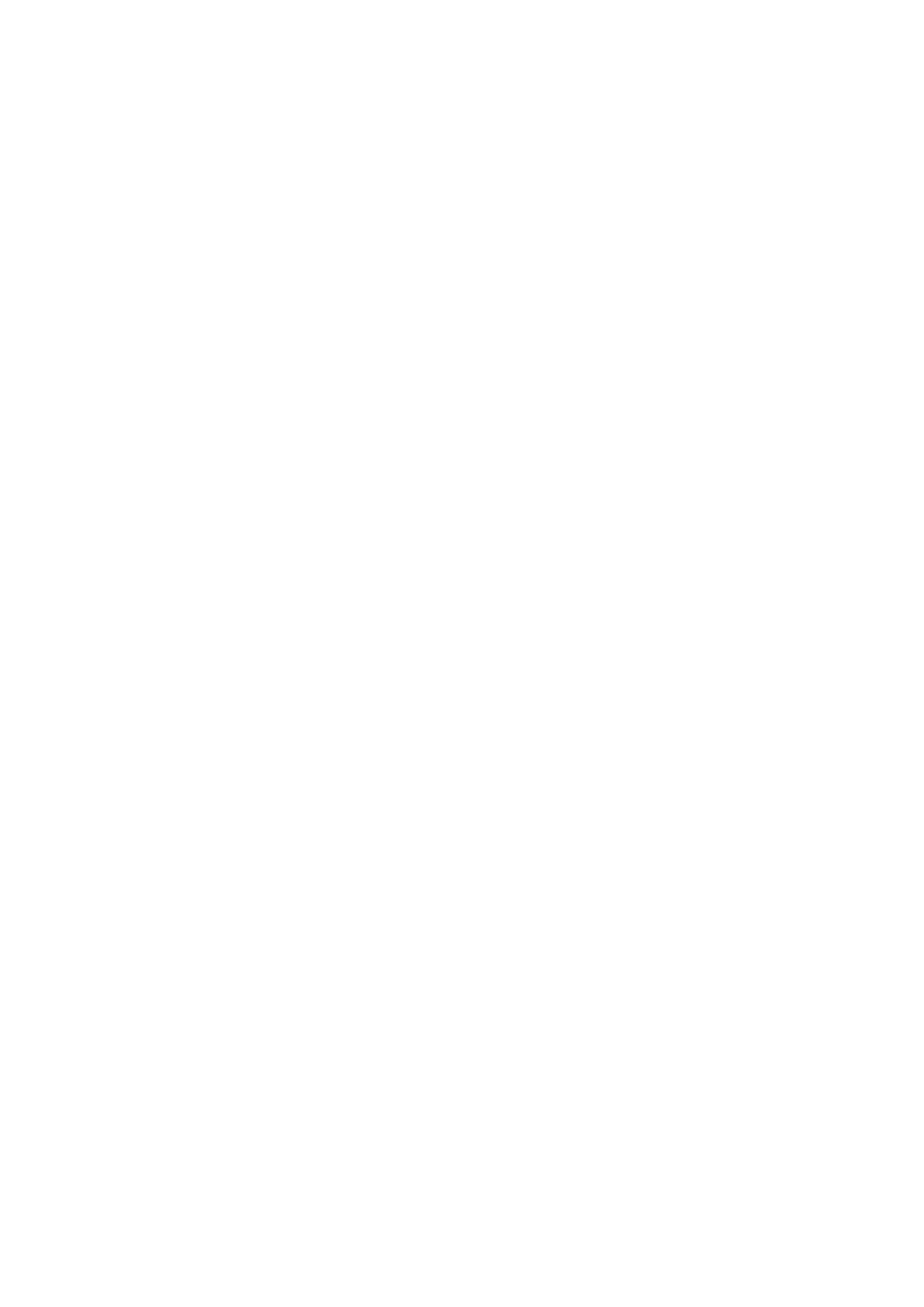| 8. ASBU B0-SURF: Performance Monitoring and Measurement<br>8 B. ASBU B0-SURF: Performance Monitoring |                                                                                                                                                                                                                                          |  |  |
|------------------------------------------------------------------------------------------------------|------------------------------------------------------------------------------------------------------------------------------------------------------------------------------------------------------------------------------------------|--|--|
| <b>Key Performance</b><br><b>Areas</b>                                                               | Metrics (if not indicate qualitative Benefits)                                                                                                                                                                                           |  |  |
| Access & Equity                                                                                      | Improves portions of the manoeuvring area obscured from view of the control tower for<br>vehicles and aircraft. Ensures equity in ATC handling of surface traffic regardless of the<br>traffic's position on the international aerodrome |  |  |
| Capacity                                                                                             | Sustained level of aerodrome capacity during periods of reduced visibility                                                                                                                                                               |  |  |
| Efficiency                                                                                           | Reduced taxi times through diminished requirements for intermediate holdings based on<br>reliance on visual surveillance only. Reduced fuel burn                                                                                         |  |  |
| Environment                                                                                          | Reduced emissions due to reduced fuel burn                                                                                                                                                                                               |  |  |
| Safety                                                                                               | Reduced runway incursions. Improved response to unsafe situations. Improved situational<br>awareness leading to reduced ATC workload                                                                                                     |  |  |

# **1. AIR NAVIGATION REPORT FORM (ANRF)**

**AFI Regional Planning for ASBU Modules**

| 2. REGIONAL/NATIONAL PERFORMANCE OBJECTIVE - B0-ACAS: ACAS Improvements |                                                                                     |  |  |  |  |  |  |  |  |
|-------------------------------------------------------------------------|-------------------------------------------------------------------------------------|--|--|--|--|--|--|--|--|
|                                                                         | Performance Improvement Area3: Optimum Capacity and Flexible Flights –              |  |  |  |  |  |  |  |  |
|                                                                         | <b>Through Global Collaborative ATM</b>                                             |  |  |  |  |  |  |  |  |
|                                                                         | 3. ASBU B0-ACAS: Impact on Main Key Performance Areas (KPA)                         |  |  |  |  |  |  |  |  |
|                                                                         | <b>Environment</b><br><b>Safety</b><br><b>Efficiency</b><br>Capacity<br>Access $\&$ |  |  |  |  |  |  |  |  |
| <b>Equity</b>                                                           |                                                                                     |  |  |  |  |  |  |  |  |
| Applicable                                                              | N<br>N                                                                              |  |  |  |  |  |  |  |  |

| 4. ASBU B0-ACAS: Planning Targets and Implementation Progress |                   |  |  |
|---------------------------------------------------------------|-------------------|--|--|
| 6. Targets and implementation progress<br>5. Elements         |                   |  |  |
|                                                               | (Ground and Air)) |  |  |
| ACAS II (TCAS Version 7.1)                                    | Dec 2018 States   |  |  |

| <b>7. ASBU B0-ACAS: Implementation Challenges</b> |                            |                 |                     |                  |  |
|---------------------------------------------------|----------------------------|-----------------|---------------------|------------------|--|
|                                                   | <b>Implementation Area</b> |                 |                     |                  |  |
| <b>Elements</b>                                   | <b>Ground System</b>       | <b>Avionics</b> | <b>Procedures</b>   | Operational      |  |
|                                                   | Implementation             | Implementation  | <b>Availability</b> | <b>Approvals</b> |  |
| ACAS II (TCAS<br>Version 7.1)                     | <b>NIL</b>                 | Equipage        | <b>NIL</b>          | <b>NIL</b>       |  |

| 8. ASBU B0-ACAS: Performance Monitoring and Measurement<br>8A. ASBU B0-ACAS: Implementation Monitoring |                                                      |  |  |
|--------------------------------------------------------------------------------------------------------|------------------------------------------------------|--|--|
| <b>Elements</b>                                                                                        | <b>Performance Indicators/Supporting Metrics</b>     |  |  |
| ACAS II (TCAS Version 7.1)                                                                             | Indicators: percentage of aircrafts that are equiped |  |  |
| Metrics: Reduction in number RA incidents                                                              |                                                      |  |  |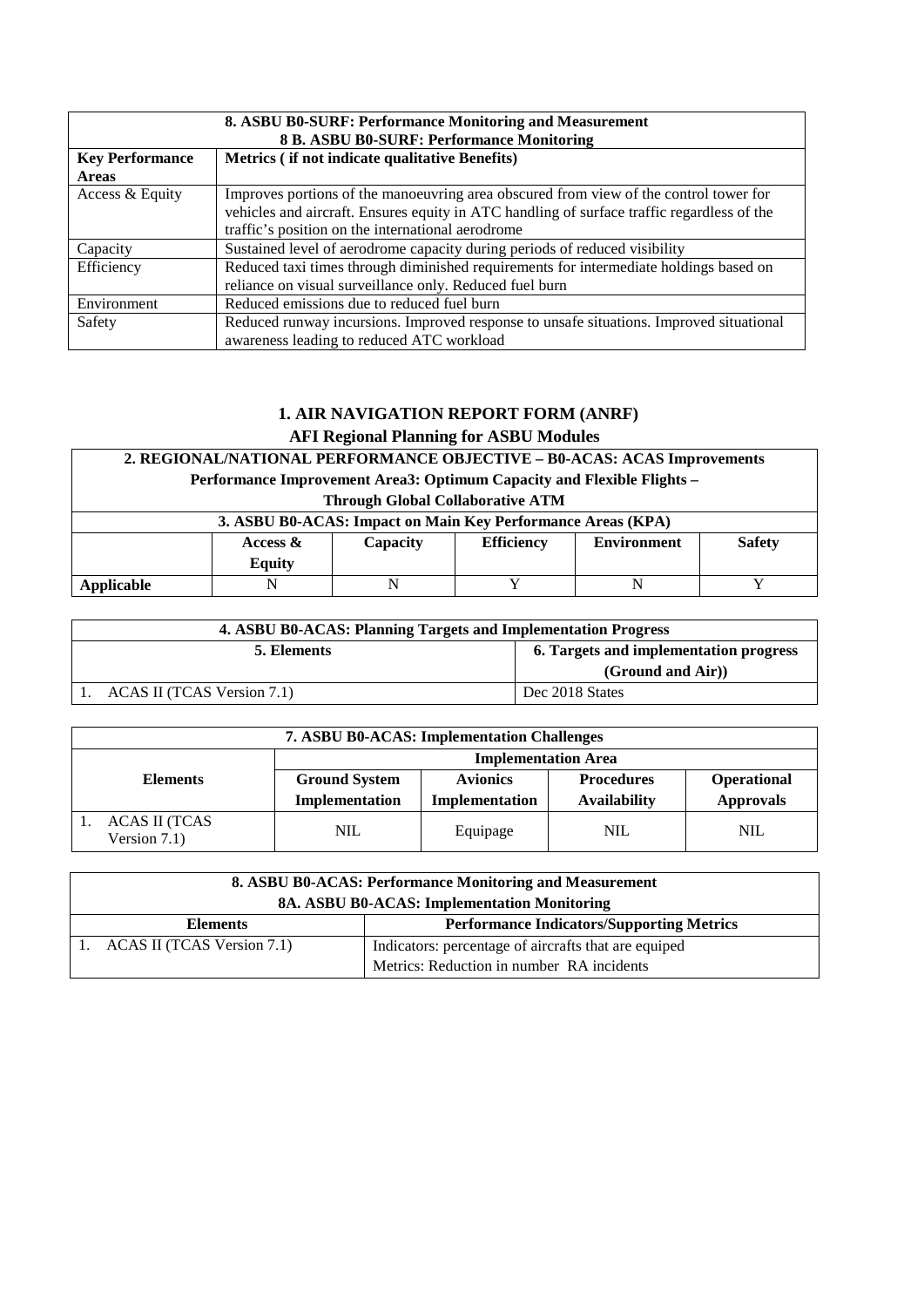| 8. ASBU B0-ACAS: Performance Monitoring and Measurement                        |                                                              |  |  |
|--------------------------------------------------------------------------------|--------------------------------------------------------------|--|--|
| 8 B. ASBU B0-ACAS: Performance Monitoring                                      |                                                              |  |  |
| <b>Key Performance Areas</b><br>Metrics (if not indicate qualitative Benefits) |                                                              |  |  |
| Access & Equity                                                                | <b>NA</b>                                                    |  |  |
| Capacity                                                                       | N/A                                                          |  |  |
| Efficiency                                                                     | ACAS improvement will reduce unnecessary resolution advisory |  |  |
|                                                                                | (RA) and then reduce trajectory deviations                   |  |  |
| Environment                                                                    | N/A                                                          |  |  |
| Safety<br>Reduced number of potential AIR-PROX                                 |                                                              |  |  |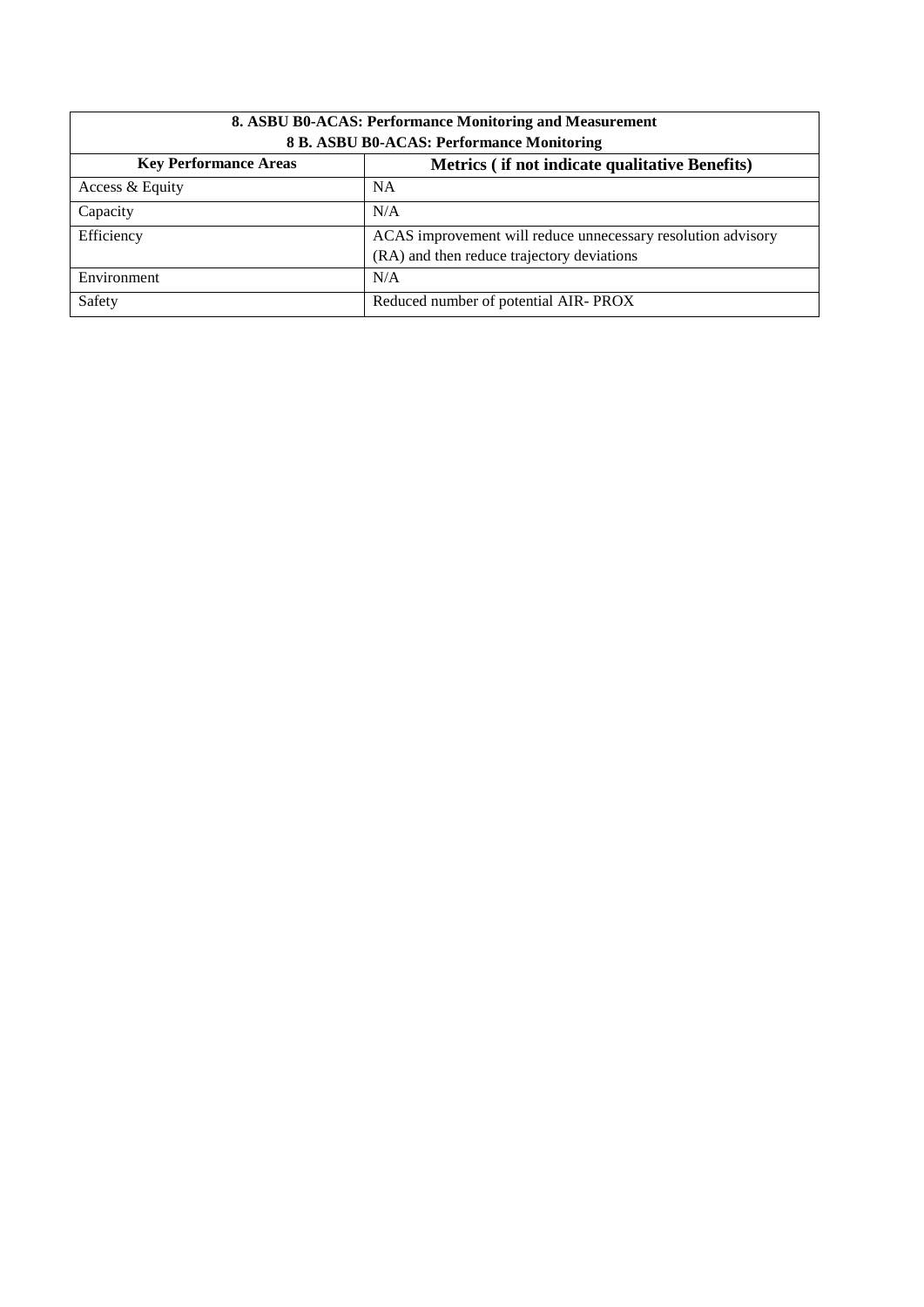### **2. REGIONAL/NATIONAL PERFORMANCE OBJECTIVE – B0-SNET:**

#### **Increased Effectiveness of Ground-Based Safety Nets**

#### **Performance Improvement Area3: Optimum Capacity and Flexible Flights – Through Global Collaborative ATM**

| 3. ASBU B0-SNET: Impact on Main Key Performance Areas (KPA) |                                                                                            |  |  |  |  |  |  |  |
|-------------------------------------------------------------|--------------------------------------------------------------------------------------------|--|--|--|--|--|--|--|
|                                                             | <b>Efficiency</b><br><b>Safety</b><br><b>Environment</b><br>Capacity<br>Access &<br>Equity |  |  |  |  |  |  |  |
| Applicable                                                  | N                                                                                          |  |  |  |  |  |  |  |

|    | 4. ASBU B0-SNET: Planning Targets and Implementation Progress |                  |  |  |  |
|----|---------------------------------------------------------------|------------------|--|--|--|
|    | 6. Targets and implementation progress<br>5. Elements         |                  |  |  |  |
|    |                                                               | (Ground and Air) |  |  |  |
|    | Short Term Conflict Alert (STCA)                              | 2013-2018        |  |  |  |
|    | Area Proximity Warning (APW)                                  | 2013-2018        |  |  |  |
| 3. | Minimum Safe Altitude Warning (MSAW)                          | 2013-2018        |  |  |  |
|    | Dangerous Area Infringement Warning (DAIW)                    | 2013-2018        |  |  |  |

|                             | <b>7. ASBU B0-SNET: Implementation Challenges</b>       |                      |                 |                     |                    |  |  |
|-----------------------------|---------------------------------------------------------|----------------------|-----------------|---------------------|--------------------|--|--|
| <b>Implementation Area</b>  |                                                         |                      |                 |                     |                    |  |  |
|                             | <b>Elements</b>                                         | <b>Ground System</b> | <b>Avionics</b> | <b>Procedures</b>   | <b>Operational</b> |  |  |
|                             |                                                         | Implementation       | Implementation  | <b>Availability</b> | <b>Approvals</b>   |  |  |
|                             | <b>Short Term Conflict</b><br>Alert (STCA)              | Funding              | <b>NIL</b>      | <b>NIL</b>          | <b>NIL</b>         |  |  |
| 2.                          | Area Proximity Warning<br>(APW)                         | Funding              | <b>NIL</b>      | <b>NIL</b>          | <b>NIL</b>         |  |  |
| $\mathcal{F}_{\mathcal{L}}$ | Minimum Safe Altitude<br>Warning (MSAW)                 | Funding              | <b>NIL</b>      | <b>NIL</b>          | <b>NIL</b>         |  |  |
| 4.                          | Dangerous Area<br><b>Infringement Warning</b><br>(DAIW) | Funding              | <b>NIL</b>      | <b>NIL</b>          | <b>NIL</b>         |  |  |

|    | 8. ASBU B0-SNET: Performance Monitoring and Measurement             |                                                                 |  |  |  |
|----|---------------------------------------------------------------------|-----------------------------------------------------------------|--|--|--|
|    | 8A. ASBU B0-SNET: Implementation Monitoring                         |                                                                 |  |  |  |
|    | <b>Performance Indicators/Supporting Metrics</b><br><b>Elements</b> |                                                                 |  |  |  |
| 1. | Short Term Conflict Alert (STCA)                                    | Indicator Percentage of ATS units with ground based safety nets |  |  |  |
|    |                                                                     | (STCA,) implemented                                             |  |  |  |
|    |                                                                     | Metric Support Number of safety NET (STCA) implemented          |  |  |  |
| 2. | Area Proximity Warning (APW)                                        | Indicator Percentage of ATS units with ground based safety nets |  |  |  |
|    |                                                                     | (APW) implemented                                               |  |  |  |
|    |                                                                     | Metric Support Number of safety NET (APW) implemented           |  |  |  |
| 3. | Minimum Safe Altitude Warning                                       | Indicator Percentage of ATS units with ground based safety nets |  |  |  |
|    | (MSAW)                                                              | (MSAW) implemented                                              |  |  |  |
|    |                                                                     | Metric Support: Number of Safety NET (MSAW)                     |  |  |  |
| 4. | Dangerous Area Infringement Warning                                 | Indicator Percentage of ATS units with ground based safety nets |  |  |  |
|    | (DAIW)                                                              | (DAIW) implemented                                              |  |  |  |
|    |                                                                     | Metric Support: Number of Safety NET (DAIW)                     |  |  |  |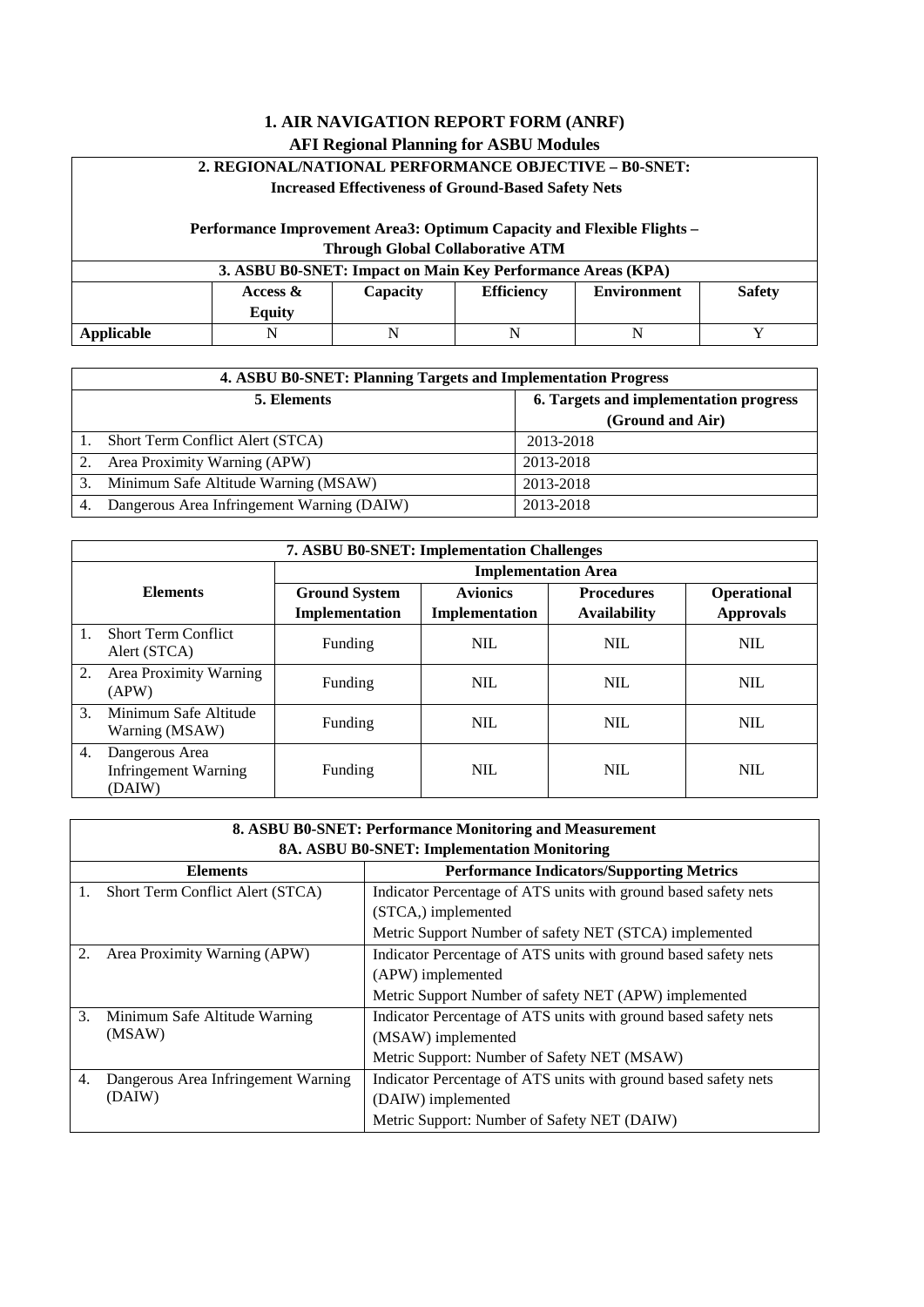| 8. ASBU B0-SNET: Performance Monitoring and Measurement<br>8 B. ASBU B0-SNET: Performance Monitoring |                                                        |  |  |  |
|------------------------------------------------------------------------------------------------------|--------------------------------------------------------|--|--|--|
| <b>Key Performance Areas</b><br>Metrics (if not indicate qualitative Benefits)                       |                                                        |  |  |  |
| Access & Equity                                                                                      | <b>NA</b>                                              |  |  |  |
| Capacity                                                                                             | <b>NA</b>                                              |  |  |  |
| Efficiency                                                                                           | <b>NA</b>                                              |  |  |  |
| Environment                                                                                          | <b>NA</b>                                              |  |  |  |
| Safety                                                                                               | Significant reduction of the number of major incidents |  |  |  |

#### **2. REGIONAL/NATIONAL PERFORMANCE OBJECTIVE – B0-TBO: Improved Safety and Efficiency through the initial application of Data Link En-Route Performance Improvement Area4: Efficient Flight Path – Through Trajectory-based Operations 3. ASBU B0-TBO : Impact on Main Key Performance Areas (KPA) Access &**  Τ **Capacity Efficiency Environment Safety**

|            | $\nabla$ ovity<br><b>Equit</b> |     |  |
|------------|--------------------------------|-----|--|
| Applicable |                                | - - |  |
|            |                                |     |  |

| 4. ASBU B0-TBO: Planning Targets and Implementation Progress |                  |  |  |
|--------------------------------------------------------------|------------------|--|--|
| 6. Targets and implementation progress<br>5. Elements        |                  |  |  |
|                                                              | (Ground and Air) |  |  |
| ADS-C over oceanic and remote areas                          | June 2018        |  |  |
|                                                              | Service provider |  |  |
| Continental CPDLC                                            | June 2018        |  |  |
|                                                              | Service provider |  |  |

|                 | 7. ASBU B0-TBO: Implementation Challenges |                                                                    |                                                              |                            |                                                                        |  |
|-----------------|-------------------------------------------|--------------------------------------------------------------------|--------------------------------------------------------------|----------------------------|------------------------------------------------------------------------|--|
| <b>Elements</b> |                                           |                                                                    |                                                              | <b>Implementation Area</b> |                                                                        |  |
|                 |                                           | <b>Ground System</b>                                               | <b>Avionics</b>                                              | <b>Procedures</b>          | Operational                                                            |  |
|                 |                                           | Implementation                                                     | Implementation                                               | <b>Availability</b>        | <b>Approvals</b>                                                       |  |
| 3.              | ADS-C over oceanic and<br>remote areas    | Funding and limited<br>link service provider<br>and infrastructure | Implementation<br>of ADS in<br>general aviation<br>pending   | <b>NIL</b>                 | Lack of duly<br>trained<br>inspectors for<br>approval of<br>operations |  |
| 4.              | Continental CPDLC                         | Funding and limited<br>link service provider<br>and infrastructure | Implementation<br>of CPDLC in<br>general aviation<br>pending | <b>NIL</b>                 | Lack of duly<br>trained<br>inspectors for<br>approval of<br>operations |  |

| 8. ASBU B0-TBO: Performance Monitoring and Measurement<br>8A. ASBU B0-TBO: Implementation Monitoring |                                                             |  |  |
|------------------------------------------------------------------------------------------------------|-------------------------------------------------------------|--|--|
| <b>Performance Indicators/Supporting Metrics</b><br><b>Elements</b>                                  |                                                             |  |  |
| ADS-C over oceanic and remote areas<br>Indicators: Percentage of FIRs with ADS C implemented         |                                                             |  |  |
|                                                                                                      | Supporting metric: Number of ADS C approved procedures over |  |  |
|                                                                                                      | oceanic and remote areas                                    |  |  |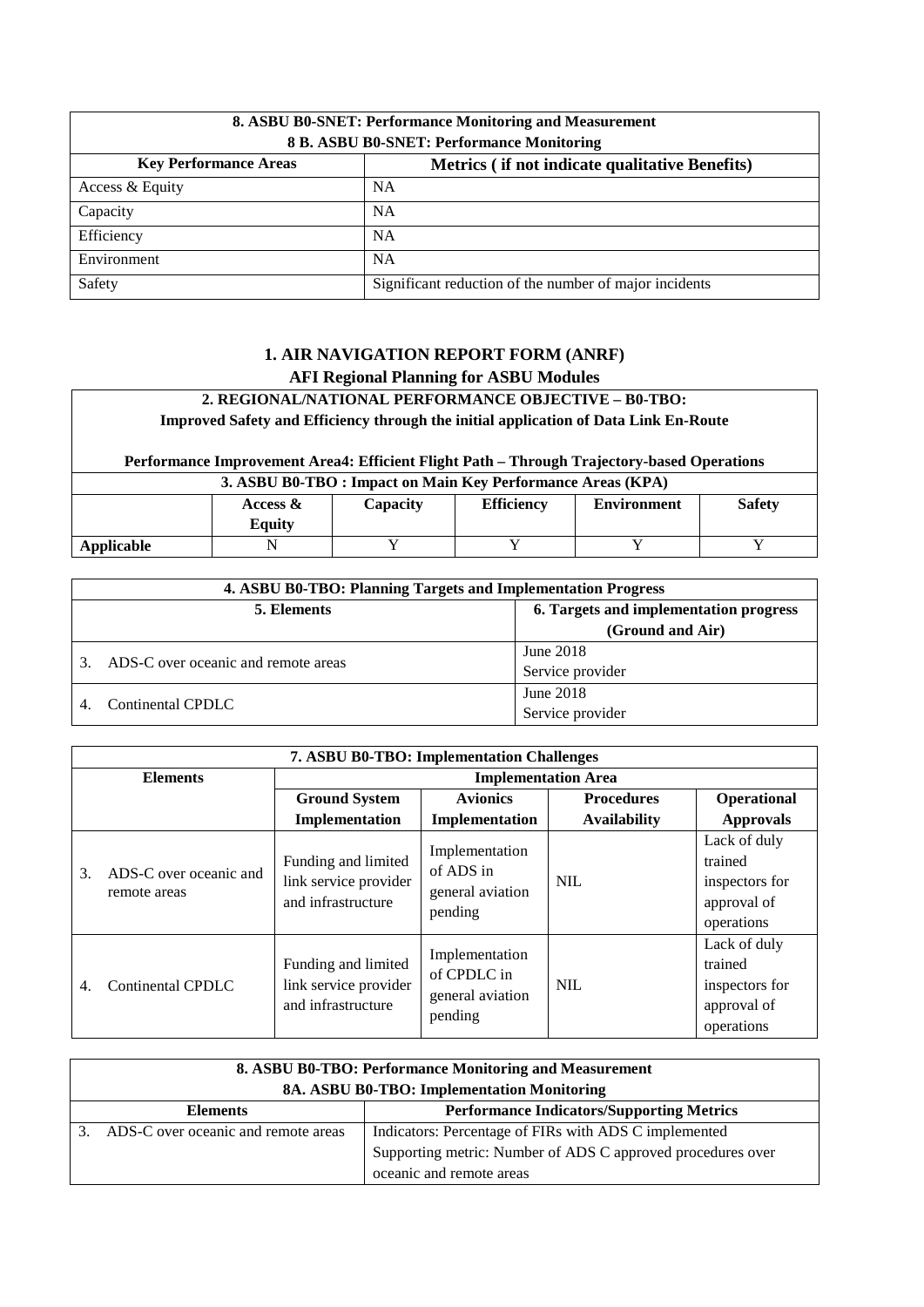| 8. ASBU B0-TBO: Performance Monitoring and Measurement<br>8A. ASBU B0-TBO: Implementation Monitoring |                                                                   |  |  |  |
|------------------------------------------------------------------------------------------------------|-------------------------------------------------------------------|--|--|--|
| <b>Performance Indicators/Supporting Metrics</b><br><b>Elements</b>                                  |                                                                   |  |  |  |
| Continental CPDLC                                                                                    | Indicators: Percentage of CPDLC implemented at oceanic and remote |  |  |  |
|                                                                                                      | area FIR <sub>s</sub>                                             |  |  |  |
| Supporting metric: Number of CPDLC approved procedures over                                          |                                                                   |  |  |  |
|                                                                                                      | oceanic and remote areas                                          |  |  |  |

| 8. ASBU B0-TBO: Performance Monitoring and Measurement<br>8 B. ASBU B0-TBO: Performance Monitoring |                                                                 |  |  |
|----------------------------------------------------------------------------------------------------|-----------------------------------------------------------------|--|--|
| <b>Key Performance Areas</b><br>Metrics (if not indicate qualitative Benefits)                     |                                                                 |  |  |
| Access & Equity                                                                                    | <b>NA</b>                                                       |  |  |
| Capacity                                                                                           | Number of aircrafts in a defined airspace for a period of time. |  |  |
| Efficiency                                                                                         | Kilograms of fuel saved per flight                              |  |  |
|                                                                                                    | Reduction of separation                                         |  |  |
| Environment                                                                                        | Reduced emissions as a result of reduced fuel burn              |  |  |
| Safety                                                                                             | Increased situational awareness.                                |  |  |

| 2. REGIONAL/NATIONAL PERFORMANCE OBJECTIVE – ASBU B0-ASUR: |                                                                        |                                                             |                   |                    |               |  |
|------------------------------------------------------------|------------------------------------------------------------------------|-------------------------------------------------------------|-------------------|--------------------|---------------|--|
|                                                            | Initial capability for ground surveillance                             |                                                             |                   |                    |               |  |
|                                                            | Performance Improvement Area3: Optimum Capacity and Flexible Flights – |                                                             |                   |                    |               |  |
|                                                            |                                                                        | <b>Through Global Collaborative ATM</b>                     |                   |                    |               |  |
|                                                            |                                                                        | 3. ASBU B0ASURF: Impact on Main Key Performance Areas (KPA) |                   |                    |               |  |
|                                                            | Access $\&$                                                            | Capacity                                                    | <b>Efficiency</b> | <b>Environment</b> | <b>Safety</b> |  |
| <b>Equity</b>                                              |                                                                        |                                                             |                   |                    |               |  |
| Applicable                                                 | N                                                                      | v                                                           | N                 | N                  |               |  |

|    | 4. ASBU B0-ASURF: Planning Targets and Implementation Progress |                                        |  |  |
|----|----------------------------------------------------------------|----------------------------------------|--|--|
|    | 5. Elements                                                    | 6. Targets and implementation progress |  |  |
|    |                                                                | (Ground and Air)                       |  |  |
| 4. | Implementation of ADS B                                        | June 2018                              |  |  |
|    |                                                                | Users and service provider             |  |  |
|    | <b>Implementation of Multilateration</b>                       | June 2018                              |  |  |
|    |                                                                | Users and service provider             |  |  |
|    | Automation system (Presentation)                               | Dec 2017                               |  |  |
|    |                                                                | Users and service provider             |  |  |

|                            | <b>7. ASBU B0-ASURF: Implementation Challenges</b> |                      |                                 |                     |                                |  |
|----------------------------|----------------------------------------------------|----------------------|---------------------------------|---------------------|--------------------------------|--|
| <b>Implementation Area</b> |                                                    |                      |                                 |                     |                                |  |
|                            | <b>Elements</b>                                    | <b>Ground System</b> | <b>Avionics</b>                 | <b>Procedures</b>   | Operational                    |  |
|                            |                                                    | Implementation       | Implementation                  | <b>Availability</b> | <b>Approvals</b>               |  |
|                            | Implementation of ADS B                            | Lack of ADS B        |                                 |                     |                                |  |
|                            |                                                    | systems              | Lack of ADS B<br>implementation | Lack of             | Lack of                        |  |
|                            |                                                    | implementation due   |                                 |                     |                                |  |
|                            |                                                    | to recent            | in general                      |                     | inspectors with<br>appropriate |  |
|                            |                                                    | implementation of    | aviation, and old               | procedures          |                                |  |
|                            |                                                    | conventional         | commercial fleet                |                     | capability                     |  |
|                            |                                                    | surveillance         |                                 |                     |                                |  |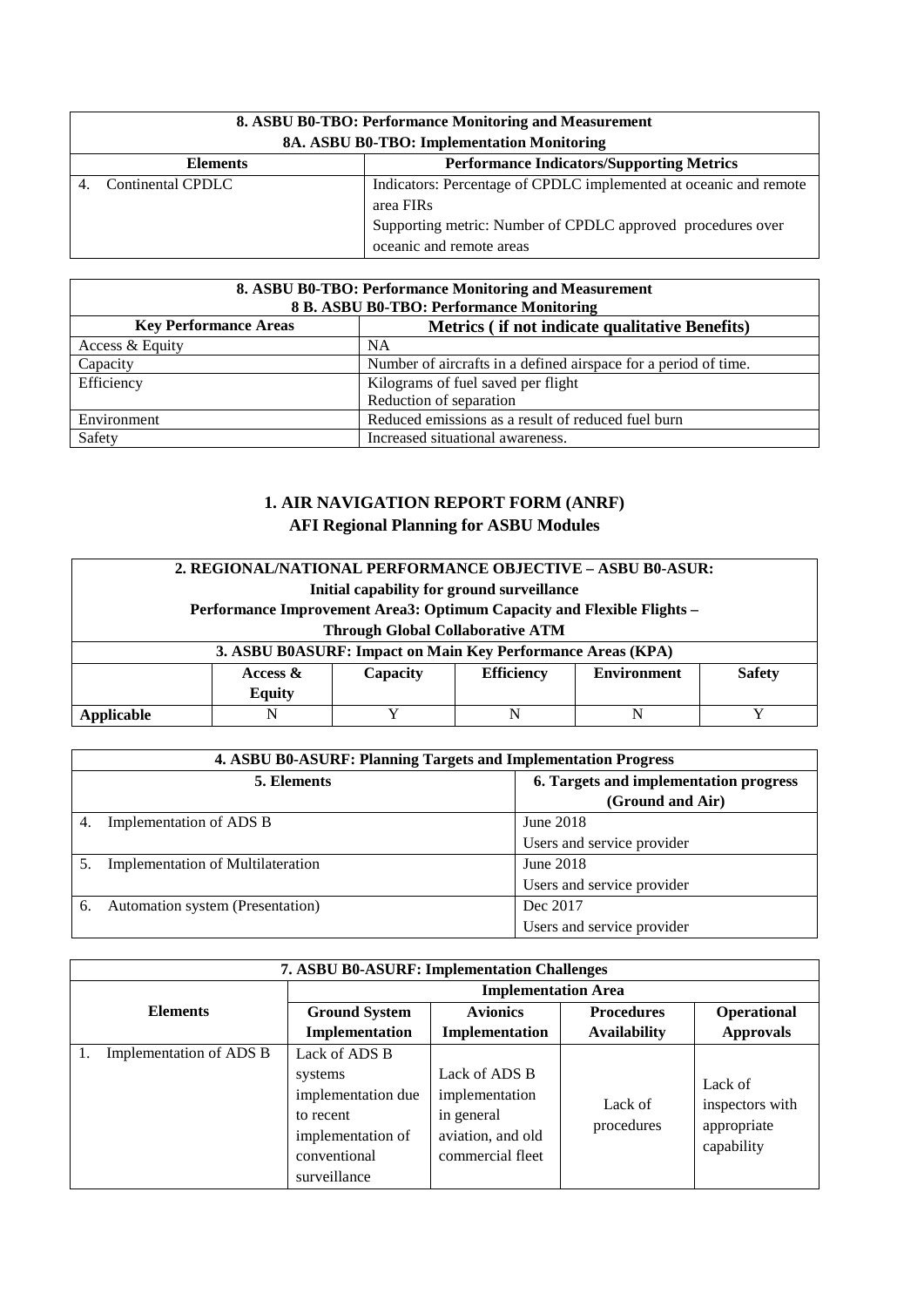|    | <b>7. ASBU B0-ASURF: Implementation Challenges</b> |                                                                                    |                 |                     |                                                         |  |
|----|----------------------------------------------------|------------------------------------------------------------------------------------|-----------------|---------------------|---------------------------------------------------------|--|
|    | <b>Implementation Area</b>                         |                                                                                    |                 |                     |                                                         |  |
|    | <b>Elements</b>                                    | <b>Ground System</b>                                                               | <b>Avionics</b> | <b>Procedures</b>   | Operational                                             |  |
|    |                                                    | Implementation                                                                     | Implementation  | <b>Availability</b> | <b>Approvals</b>                                        |  |
|    |                                                    | systems                                                                            |                 |                     |                                                         |  |
| 2. | Implementation of<br>multilateration               | Facilities at remote<br>stations<br>Establishment of<br>communications<br>networks | <b>NIL</b>      | <b>NIL</b>          | Lack of<br>inspectors with<br>appropriate<br>capability |  |
| 3. | Automation system<br>(Presentation)                | Lack of any<br>automation<br>functionality                                         | <b>NIL</b>      | <b>NIL</b>          | <b>NIL</b>                                              |  |

| 8. ASBU B0-ASURF: Performance Monitoring and Measurement                          |                                                                 |  |  |  |  |
|-----------------------------------------------------------------------------------|-----------------------------------------------------------------|--|--|--|--|
|                                                                                   | 8A. ASBU B0-ASURF: Implementation Monitoring                    |  |  |  |  |
| <b>Elements</b>                                                                   | <b>Performance Indicators/Supporting Metrics</b>                |  |  |  |  |
| Indicator: Percentage of international aerodromes with<br>Implementation of ADS B |                                                                 |  |  |  |  |
|                                                                                   | ADS-B implemented                                               |  |  |  |  |
|                                                                                   | Supporting metric: Number of ADS B implemented                  |  |  |  |  |
| <b>Implementation of Multilateration</b><br>2.                                    | Indicator: Percentage of multilateration system implemented     |  |  |  |  |
|                                                                                   | Supporting metric: Number of multilateration system implemented |  |  |  |  |
| 3.<br>Automation system (Presentation)                                            | Indicator: Percentage of ATS units with automation system       |  |  |  |  |
|                                                                                   | implemented                                                     |  |  |  |  |
| Supporting metric: Number of automation system implemented in                     |                                                                 |  |  |  |  |
|                                                                                   | ATS units                                                       |  |  |  |  |

| 8. ASBU B0-ASURF: Performance Monitoring and Measurement<br>8 B. ASBU B0-ASURF: Performance Monitoring |                                                                                                                                                                                                                                                      |  |  |  |
|--------------------------------------------------------------------------------------------------------|------------------------------------------------------------------------------------------------------------------------------------------------------------------------------------------------------------------------------------------------------|--|--|--|
| <b>Key Performance Areas</b><br>Metrics (if not indicate qualitative Benefits)                         |                                                                                                                                                                                                                                                      |  |  |  |
| Access & Equity                                                                                        | NA.                                                                                                                                                                                                                                                  |  |  |  |
| Capacity                                                                                               | Typical separation minima are 3 NM or 5 NM enabling an increase in<br>traffic density compared to procedural minima<br>TMA surveillance performance improvements are achieved through<br>high accuracy, better velocity vector and improved coverage |  |  |  |
| Efficiency                                                                                             | <b>NA</b>                                                                                                                                                                                                                                            |  |  |  |
| Environment                                                                                            | <b>NA</b>                                                                                                                                                                                                                                            |  |  |  |
| Safety<br>Reduction of the number of major incidents. Support to search and<br>rescue                  |                                                                                                                                                                                                                                                      |  |  |  |

#### **1. AIR NAVIGATION REPORT FORM (ANRF)**

**AFI Regional Planning for ASBU Modules**

**2. REGIONAL PERFORMANCE OBJECTIVE – B0-DATM: Service Improvement through Digital Aeronautical Information Management**

**Performance Improvement Area 2: Globally Interoperable Systems and Data – Through Globally Interoperable System Wide Information Management 3. ASBU B0-DATM: Impact on Main Key Performance Areas**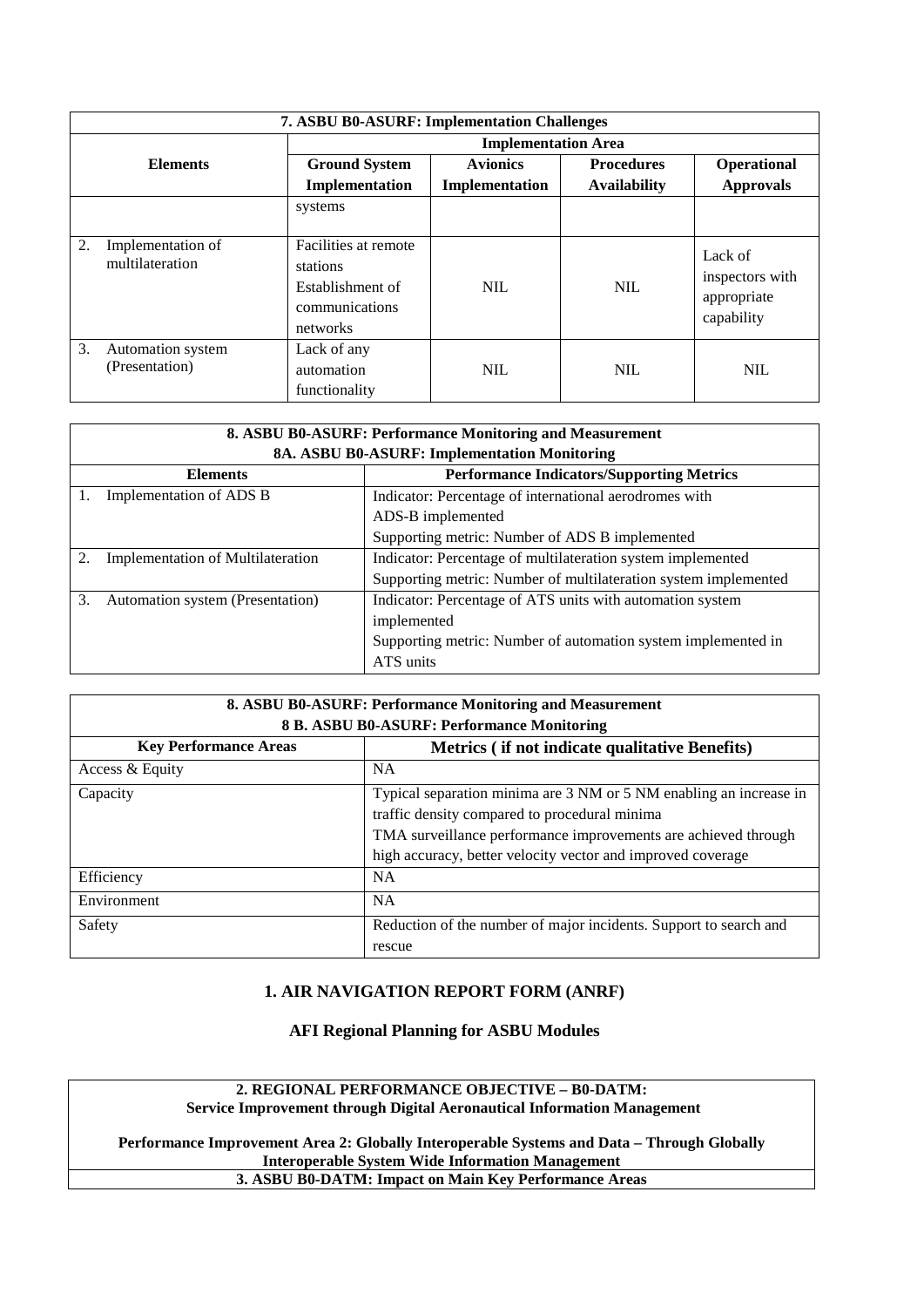|            | Access &<br>Equity | Capacity | <b>Efficiency</b> | <b>Environment</b> | <b>Safety</b> |
|------------|--------------------|----------|-------------------|--------------------|---------------|
| Applicable |                    |          |                   |                    |               |

|    | 4. ASBU B0-DATM: Planning Targets and Implementation Progress |                  |  |  |
|----|---------------------------------------------------------------|------------------|--|--|
|    | 6. Targets and implementation progress<br>5. Elements         |                  |  |  |
|    |                                                               | (Ground and Air) |  |  |
|    | QMS for AIM                                                   | Dec. 2014        |  |  |
| 5. | e.TOD implementation                                          | Dec. 2016        |  |  |
| 6. | WGS-84 implementation                                         | Implemented      |  |  |
|    | 7. AIXM implementation                                        | Dec. 2016        |  |  |
| 8. | E-AIP implementation                                          | Dec. 2014        |  |  |
| 9. | Digital NOTAM                                                 | Dec. 2017        |  |  |

|                 | <b>7. ASBU B0-DATM: Implementation Challenges</b> |                                                                                  |                                   |                                                                                                                          |                                 |
|-----------------|---------------------------------------------------|----------------------------------------------------------------------------------|-----------------------------------|--------------------------------------------------------------------------------------------------------------------------|---------------------------------|
| <b>Elements</b> |                                                   | <b>Implementation Area</b>                                                       |                                   |                                                                                                                          |                                 |
|                 |                                                   | <b>Ground System</b><br>Implementation                                           | <b>Avionics</b><br>Implementation | <b>Procedures</b><br><b>Availability</b>                                                                                 | Operational<br><b>Approvals</b> |
| 1.              | QMS for AIM                                       |                                                                                  |                                   | $\sigma$ f<br>Lack                                                                                                       |                                 |
| 2.              | e-TOD implementation                              |                                                                                  |                                   | procedures<br>to                                                                                                         |                                 |
| 3.              | WGS-84 implementation                             |                                                                                  |                                   | allow digital AIS                                                                                                        |                                 |
| 4.              | AIXM implementation                               | Lack of electronic<br>Database.                                                  |                                   | data provision to                                                                                                        |                                 |
| 5.              | e-AIP implementation                              |                                                                                  |                                   | all users <i>i.e.</i> on-                                                                                                |                                 |
| 6.              | Digital NOTAM                                     | Lack of electronic<br>based<br>access<br>on<br>protocol<br>Internet<br>services. | <b>NIL</b>                        | board devices, in<br>particular<br>electronic flight<br>bags (EFBs).<br>Lack of training<br>AIS/AIM<br>for<br>personnel. | <b>NIL</b>                      |

|    | 8. ASBU B0-DATM: Performance Monitoring and Measurement |                                                             |  |  |  |
|----|---------------------------------------------------------|-------------------------------------------------------------|--|--|--|
|    | 8A. ASBU B0-DATM: Implementation                        |                                                             |  |  |  |
|    | <b>Elements</b>                                         | <b>Performance Indicators/Supporting Metrics</b>            |  |  |  |
|    | QMS for AIM                                             | Indicator: % of States QMS Certified                        |  |  |  |
|    |                                                         | Supporting Metric: number of States with QMS Certification  |  |  |  |
|    | 2. e-TOD implementation                                 | Indicator: % of States e-TOD Implemented                    |  |  |  |
|    |                                                         | Supporting Metric: number of States with e-TOD Implemented  |  |  |  |
| 3. | WGS-84 implementation                                   | Indicator: % of States WGS-84 Implemented                   |  |  |  |
|    |                                                         | Supporting Metric: number of States with WGS-84 Implemented |  |  |  |
| 4. | AIXM implementation                                     | Indicator: % of States with AIXM implemented                |  |  |  |
|    |                                                         | Supporting Metric: number of States with AIXM implemented   |  |  |  |
| 5. | e-AIP implementation                                    | Indicator: % of States with e-AIP Implemented               |  |  |  |
|    |                                                         | Supporting Metric: number of States with e-AIP Implemented  |  |  |  |
| 6. | Digital NOTAM                                           | Indicator: % of States with Digital NOTAM Implemented       |  |  |  |
|    |                                                         | Supporting Metric: number of States with Digital NOTAM      |  |  |  |
|    |                                                         | Implemented                                                 |  |  |  |

| 8A. ASBU B0-DATM: Performance Monitoring and Measurement |                                                              |  |  |
|----------------------------------------------------------|--------------------------------------------------------------|--|--|
| 8 B. ASBU B0-DATM: Performance Monitoring                |                                                              |  |  |
| <b>Key Performance Areas</b>                             | Metrics (if not indicate qualitative Benefits)               |  |  |
| Access & Equity                                          | <b>NA</b>                                                    |  |  |
| Capacity                                                 | <b>NA</b>                                                    |  |  |
| Efficiency                                               | Support Instrument procedure design implementation           |  |  |
|                                                          | support aeronautical chart production and on-board databases |  |  |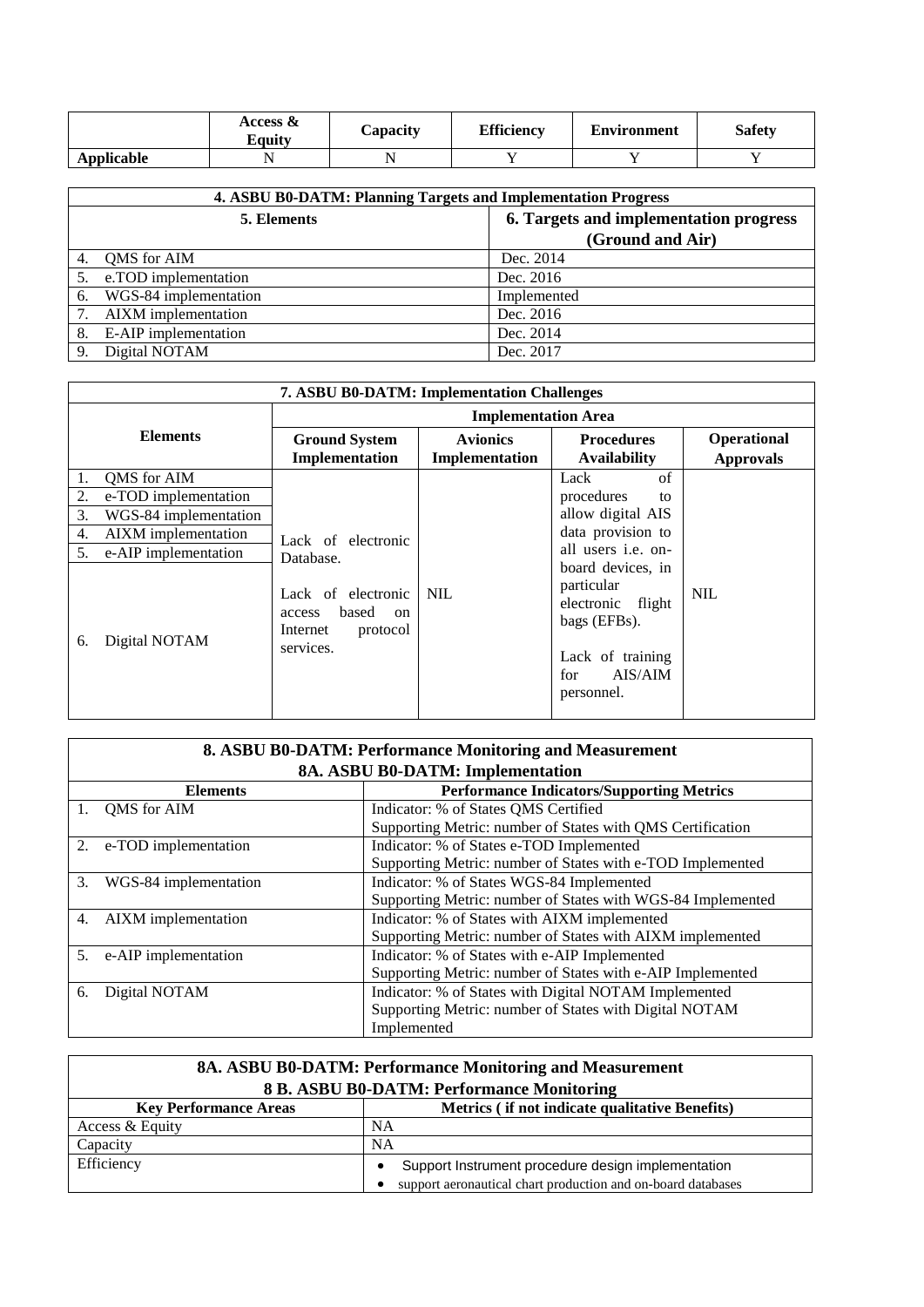| 8A. ASBU B0-DATM: Performance Monitoring and Measurement<br>8 B. ASBU B0-DATM: Performance Monitoring |                                                                                                 |  |  |
|-------------------------------------------------------------------------------------------------------|-------------------------------------------------------------------------------------------------|--|--|
| Metrics (if not indicate qualitative Benefits)<br><b>Key Performance Areas</b>                        |                                                                                                 |  |  |
|                                                                                                       | support the implementation of PBN                                                               |  |  |
| Environment                                                                                           | Reduced amount of paper for promulgation of information                                         |  |  |
| Safety                                                                                                | Reduction in the number of possible data inconsistencies<br>Timely dissemination of information |  |  |

#### — — — — — — — — — **1. AIR NAVIGATION REPORT FORM (ANRF)**

#### **AFI Regional Planning for ASBU Modules**

#### **2. REGIONAL/NATIONAL PERFORMANCE OBJECTIVE – Module N° B0-AMET: Meteorological information supporting enhanced operational efficiency and safety**

**Performance Improvement Area 2:**

**Globally Interoperable Systems and Data – Through Globally Interoperable System Wide Information Management**

| 3. ASBU B0-AMET: Impact on Main Key Performance Areas (KPA)                                       |  |  |  |  |  |
|---------------------------------------------------------------------------------------------------|--|--|--|--|--|
| <b>Efficiency</b><br><b>Safety</b><br><b>Capacity</b><br><b>Environment</b><br>Access &<br>Equity |  |  |  |  |  |
| Applicable                                                                                        |  |  |  |  |  |

| 4. ASBU B0-AMET: Planning Targets and Implementation Progress |                                        |  |  |
|---------------------------------------------------------------|----------------------------------------|--|--|
| 5. Elements                                                   | 6. Targets and implementation progress |  |  |
|                                                               | (Ground and Air)                       |  |  |
| 1. WAFS                                                       | In process of implementation           |  |  |
| 2. IAVW                                                       | In process of implementation           |  |  |
| 3. Tropical cyclone watch                                     | In process of implementation           |  |  |
| 4. Aerodrome warnings                                         | In process of implementation           |  |  |
| 5. Wind shear warnings and alerts                             | 50% States by December 2014            |  |  |
| 6.SIGMET                                                      | 80% States by December 2014            |  |  |
| 7 Other OPMET information                                     | In process of improvement              |  |  |
| (including METAR/SPECI and TAF)                               |                                        |  |  |
| 8. QMS/MET                                                    | 75% States by December 2014            |  |  |

| <b>7. ASBU B0-AMET: Implementation Challenges</b> |                                                                                                   |                                   |                                                                              |                                 |  |
|---------------------------------------------------|---------------------------------------------------------------------------------------------------|-----------------------------------|------------------------------------------------------------------------------|---------------------------------|--|
|                                                   | <b>Implementation Area</b>                                                                        |                                   |                                                                              |                                 |  |
| <b>Elements</b>                                   | <b>Ground System</b><br>Implementation                                                            | <b>Avionics</b><br>Implementation | <b>Procedures</b><br><b>Availability</b>                                     | Operational<br><b>Approvals</b> |  |
| 1. WAFS                                           | Connection<br>the<br>to<br>AFS.<br>satellite<br>and<br>public<br>Internet<br>distribution systems | Nil                               | Prepare<br>a<br>contingency<br>plan<br>in case of public<br>Internet failure | N/A                             |  |
| 2. IAVW                                           | Connection<br>the<br>to<br>AFS.<br>satellite<br>and<br>public<br>Internet<br>distribution systems | Nil                               | Prepare<br>a<br>contingency<br>plan<br>in case of public<br>Internet failure | N/A                             |  |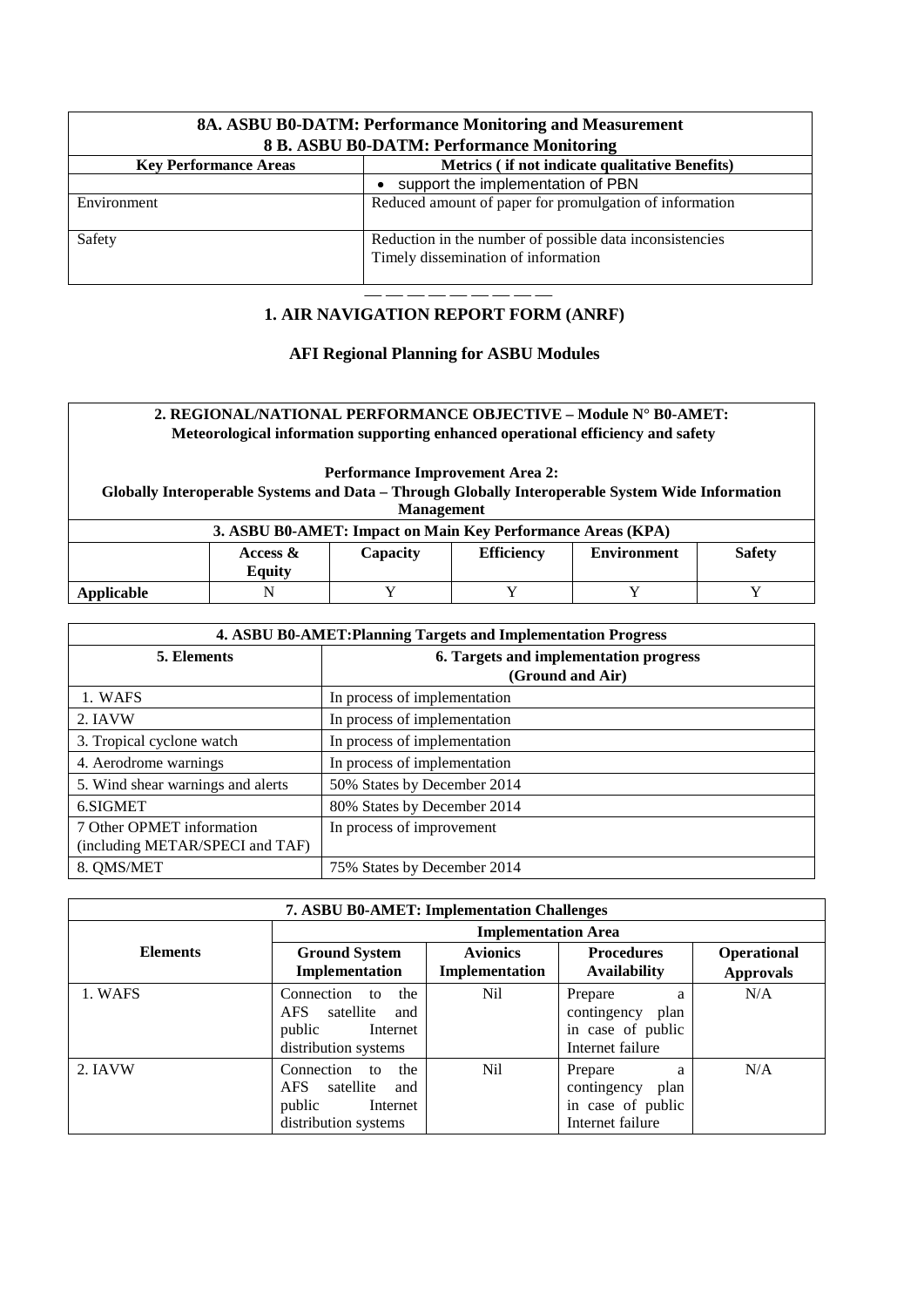| 7. ASBU B0-AMET: Implementation Challenges       |                                                                                                         |                                   |                                                                                  |                                 |
|--------------------------------------------------|---------------------------------------------------------------------------------------------------------|-----------------------------------|----------------------------------------------------------------------------------|---------------------------------|
|                                                  | <b>Implementation Area</b>                                                                              |                                   |                                                                                  |                                 |
| <b>Elements</b>                                  | <b>Ground System</b><br>Implementation                                                                  | <b>Avionics</b><br>Implementation | <b>Procedures</b><br><b>Availability</b>                                         | Operational<br><b>Approvals</b> |
| 3. Tropical cyclone watch                        | Connection<br>the<br>to<br><b>AFS</b><br>satellite<br>and<br>public<br>Internet<br>distribution systems | Nil                               | Prepare<br>a<br>contingency plan<br>in case of public<br>Internet failure        | N/A                             |
| 4. Aerodrome warnings                            | Connection<br>the<br>to<br><b>AFTN</b>                                                                  | <b>Nil</b>                        | Local<br>for<br>arrangements<br>provision<br>$\sigma$ f<br>aerodrome<br>warnings | N/A                             |
| 5. Wind shear warnings and<br>alerts             | Connection to the<br><b>AFTN</b>                                                                        | <b>Nil</b>                        | Local<br>arrangements for<br>provision of wind<br>shear warning and<br>alerts    | N/A                             |
| 6. SIGMET                                        | Connection to the<br><b>AFTN</b>                                                                        | <b>Nil</b>                        | Prepare a<br>contingency plan<br>in case of AFTN<br>systems failure              | N/A                             |
| 7. Other OPMET Information<br>(METAR, SPECI, TAF | Connection to the<br><b>AFTN</b>                                                                        | <b>Nil</b>                        | Prepare a<br>contingency plan<br>in case of AFTN<br>systems failure              | N/A                             |
| 8. QMS/MET                                       | N <sub>il</sub>                                                                                         |                                   | Appropriate<br>arrangements for<br>establishment and<br>implementation of<br>QMS | Commitment of<br>top management |

| 8. ASBU B0-AMET: Performance Monitoring and Measurement |                                                                                                                                                                                                                           |  |  |  |
|---------------------------------------------------------|---------------------------------------------------------------------------------------------------------------------------------------------------------------------------------------------------------------------------|--|--|--|
| <b>8A. ASBU B0-AMET: Implementation Monitoring</b>      |                                                                                                                                                                                                                           |  |  |  |
| <b>Elements</b>                                         | <b>Performance Indicators/Supporting Metrics</b>                                                                                                                                                                          |  |  |  |
| 1. WAFS                                                 | Indicator: States implementation of SADIS 2G/secure SADIS FTP<br>Supporting metric: Number of States implementation of SADIS<br>2G/secure SADIS FTP                                                                       |  |  |  |
| 2. IAVW                                                 | Indicator: States implementation of SADIS 2G/secure SADIS FTP<br>Supporting metric: Number of States implementation of SADIS<br>2G/secure SADIS FTP                                                                       |  |  |  |
| 3. Tropical cyclone watch                               | Indicator: Percentage of international aerodromes/MWOs with tropical<br>cyclone watch procedures implemented<br>Supporting metric: Number of international aerodromes/MWOs with<br>tropical cyclone watch                 |  |  |  |
| 4. Aerodrome warnings                                   | Indicator: Percentage of international aerodromes/AMOs with<br>Aerodrome warnings implemented<br>Supporting metric: Number of international aerodromes/AMOs with<br>Aerodrome warnings implemented                        |  |  |  |
| 5. Wind shear warnings and alerts                       | Indicator: Percentage of international aerodromes/AMOs withwind<br>shear warnings procedures implemented<br>Supporting metric: Number of international aerodromes/AMOs with<br>wind shear warnings and alerts implemented |  |  |  |
| 6. SIGMET                                               | Indicator: Percentage of international aerodromes/MWOs with<br>SIGMET procedures implemented<br>Supporting metric: Number of international aerodromes/MWOswith                                                            |  |  |  |